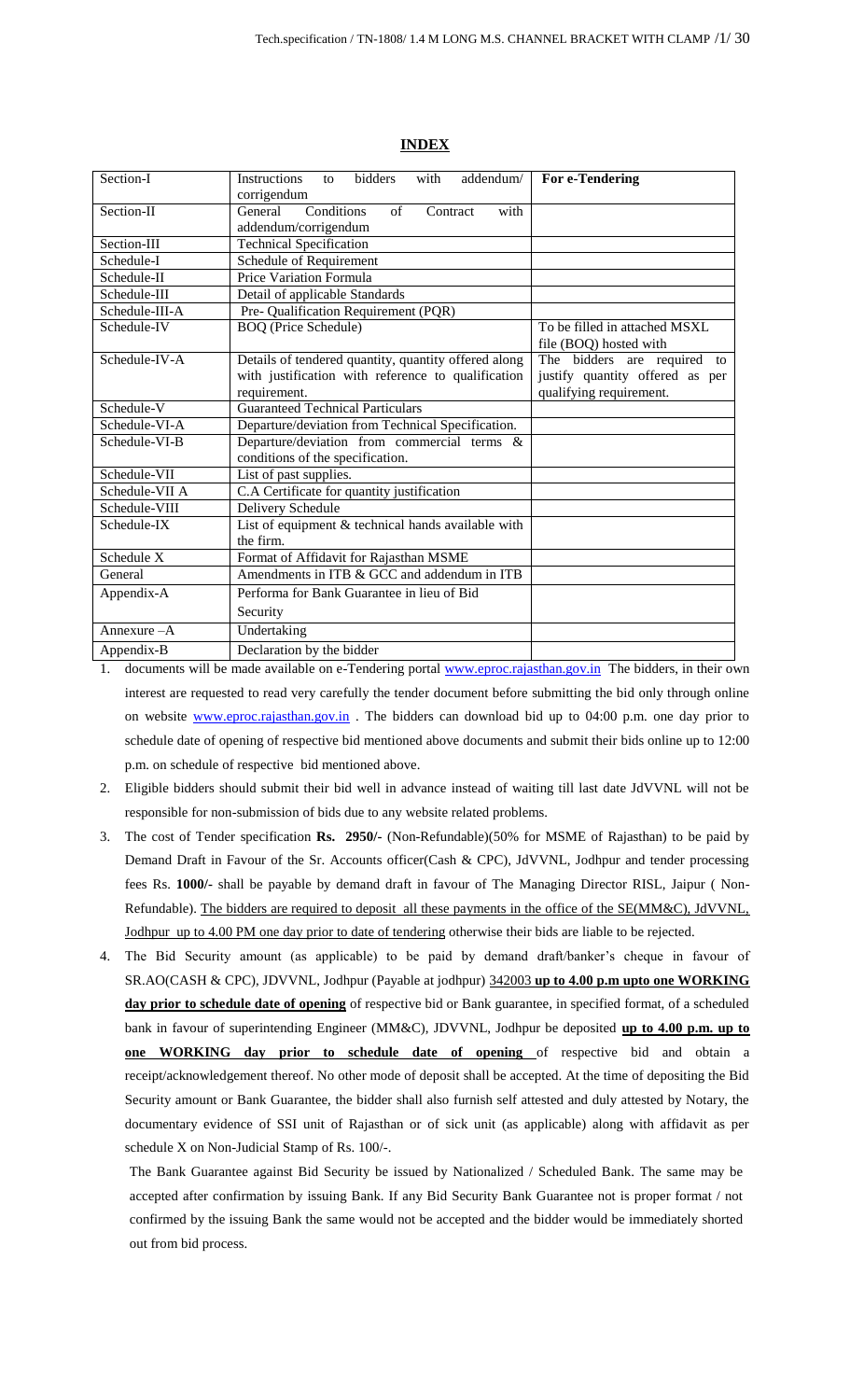### **JODHPUR VIDYUT VITARAN NIGAM LIMITED OFFICE OF THE SUPERINTENDING ENGINEER (MM&C) NEW POWER HOUSE, INDUSTRIAL AREA, JODHPUR –342 003 Corporate Identity Number (CIN)-U40109RJ2000SGC016483 GST No.**

**08AAACJ8578R1ZJ**

**TELEPHONE: 0291-2651376 FAX: 0291-2746539**

Mail Address: [semmcjdvvnl@gmail.com](mailto:semmcjdvvnl@gmail.com)

## **TENDER SPECIFICATION NO. JdVVNL/SE(MM&C)/EIIIAIII/ TN-1808**

Tenders are hereby invited in e-procurement system for purchase of **1.4 METRE LONG MS CHANNEL BRACKET WITH CLAMP** under TN-1808.

Tenders are to be submitted online in electronic format on website **[http:eproc.rajasthan.gov.in](http://www.eproc.rajasthan.gov.in/nicgep/app)**. The details are as under-

| <b>S. No.</b> | Name of Item                                                  | <b>Quantity</b>          | <b>Estimated Unit</b><br><b>F.O.R.</b><br><b>Destination Price in</b><br>Rs. |
|---------------|---------------------------------------------------------------|--------------------------|------------------------------------------------------------------------------|
|               | <b>1.4 METRE LONG MS CHANNEL BRACKET WITH</b><br><b>CLAMP</b> | 23680 sets<br>/343.976MT | Rs. 63425.00 /MT                                                             |

| A            | NIT No.                          | <b>TN-1808</b>                                        |
|--------------|----------------------------------|-------------------------------------------------------|
| B            | Cost of Specification            | Rs. 2,950.00 (Two Thousand Nine Hundred & Fifty only) |
|              |                                  | (50% for MSME of Rajasthan)                           |
| $\mathbf C$  | Processing of RISL               | Rs. 1,000.00 (One Thousand only)                      |
| D            | Bid security to be deposited for | <b>General Bidder: Rs 4,36,334.00</b>                 |
|              | <b>1.4 METRE LONG MS</b>         | Sick Unit: Rs 2,18,167.00                             |
|              | <b>CHANNEL BRACKET WITH</b>      | SSI unit of Rajasthan: Rs. 1,09,084.00                |
|              | <b>CLAMP</b>                     |                                                       |
| E            | Validity                         | 120 days from the next date of opening of techno-     |
|              |                                  | commercial bid.                                       |
| $\mathbf{F}$ | Base date for price variation    | The base date of price variation shall be 1.04.2022   |
|              |                                  | (irrespective of date of opening of tender)           |

**\*In case SSI unit of Rajasthan quotes the less than the tendered quantity , then they are required to furnish Bid security @ 0.5% of the value of the quantity offered by them, failing which bid shall be considered non-responsive.**

 The micro , small & Medium Scale Industries of Rajasthan and sick Industries , other than Small Scale Industries , whose cases are pending before the Board of Industrial and Financial Reconstruction (BIFR) shall furnish self attested documentary evidence duly attested by notary to claim the above. **IMPORTANT DATES**

| S.N.           | Events                            | Date & Time          | Location                       |
|----------------|-----------------------------------|----------------------|--------------------------------|
| 1              | Date of downloading of tender     | Up to 16.05.2022     | www.jdvvnl.com &               |
|                | specifications                    | $(6:00 \text{ PM})$  | http:eproc.rajasthan.gov.in    |
|                |                                   |                      |                                |
| $\overline{2}$ | Deposit of cost of Tender         | Up to 16.05.2022     | Office of Sr. A.O (Cash & CPC) |
|                | Specifications & Bid Security     | $(4:00 \text{ PM})$  | SE (MM&C), JdVVNL, New         |
|                | and furnishing of Processing fee  |                      | Power House, Industrial Area,  |
|                |                                   |                      | Jodhpur                        |
| $\mathcal{R}$  | Last Date $\&$ time of submission | Up to 17.05.2022     | http:eproc.rajasthan.gov.in    |
|                | of electronic bid                 | $(12:00 \text{ PM})$ |                                |
| $\overline{4}$ | Opening of Technical Bid          | 17.05.2022           | http:eproc.rajasthan.gov.in    |
|                |                                   | $(3:00 \text{ PM})$  |                                |
| 5.             | Opening of Price Bid              | To be intimated      | http:eproc.rajasthan.gov.in    |
|                |                                   | separately to the    |                                |
|                |                                   | qualified bidders    |                                |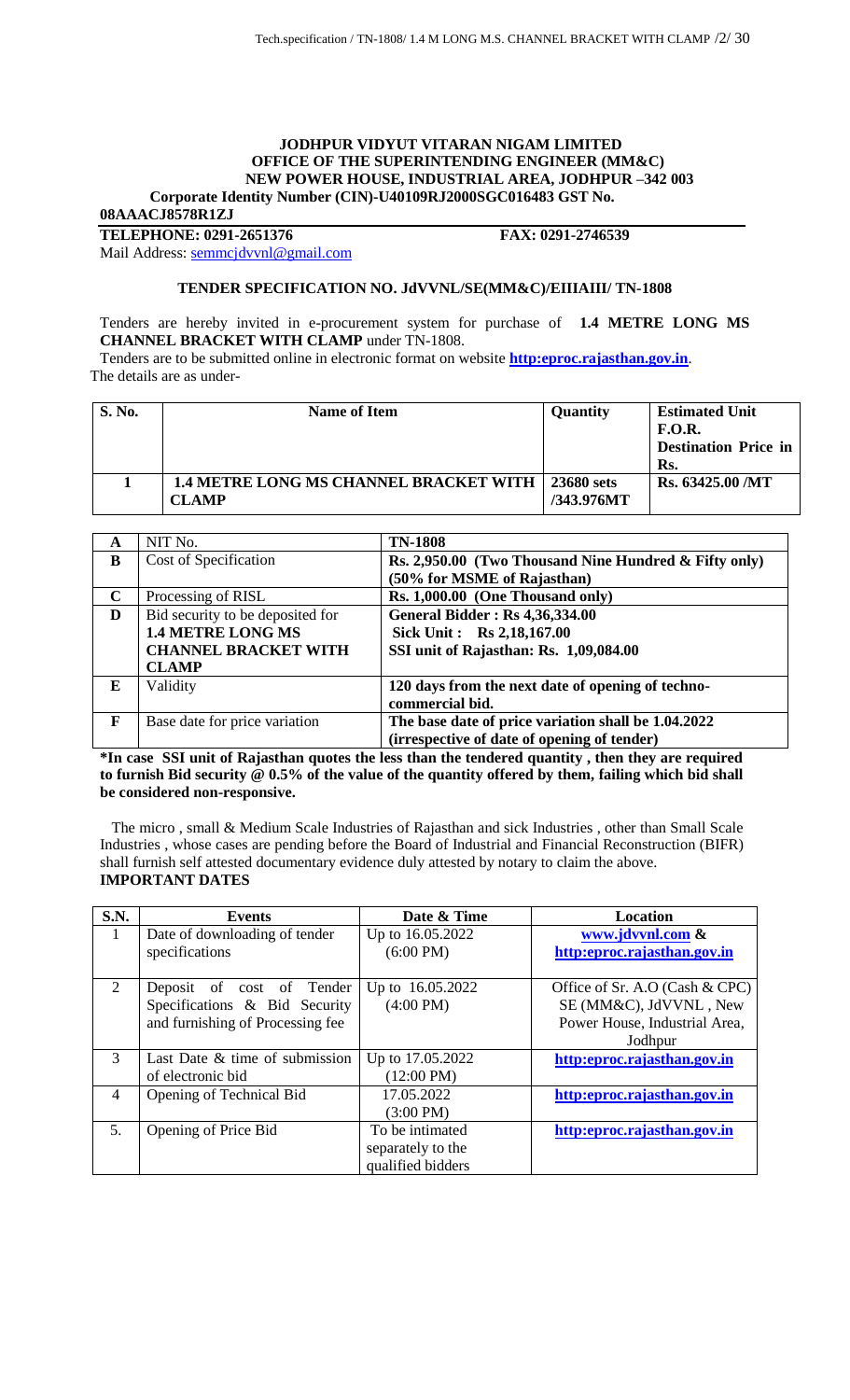#### **SECTION-III**

## **TECHNICAL SPECIFICATION FOR SUPPLY OF 1.4 METRE LONG MS CHANNEL BRACKET WITH CLAMP UNDER TN-1808.**

### **1. SCOPE**

This specification covers fabrication, testing & delivery of fabricated steel items as a complete package, complete in all respect as per GTP/Drawings (to be provided by the purchaser to the successful bidder). The steel sections generally used, tentative unit weight & BOM of fabricated item is enclosed at Schedule-I. The final bill of material for the purpose of payment shall be prepared and submitted by the supplier after approval of model assembly by the purchaser.

## **2. CLIMATIC CONDITIONS**

| I. Peak ambient temperature                        | 50 Degree C   |
|----------------------------------------------------|---------------|
| II. Maximum average ambient temperature            | 40 Degree C   |
| III. Maximum temperature attainable                | 60 Degree C   |
| IV. Maximum relative humidity                      | 100 %         |
| V. Minimum relative humidity                       | 50 %          |
| VI. Average number of thunder storm days per annum | 40            |
| VII. Average number of rainy days per annum        | 100           |
| VIII. Average annual rainfall                      | $10-100$ cm   |
| IX. Maximum wind pressure                          | $100$ Kg/sq.m |
| X. Altitudes not exceeding                         | 1000 mtrs.    |

#### **3. REQUIREMENT**

The approximate quantities required of finished fabricated steel items are indicated in the Schedule-I (schedule of requirement along with approximate weight).

The quantities mentioned in the schedule of requirement (Schedule-I) are provisional. However, the net quantity shall be determined later-on at the time of finalization of the tender. The purchaser reserves the right to increase or decrease the tendered quantity/ weight of structure. The purchaser also reserves the right to split the quantity and to entrust the order for the supply on one or more Suppliers. The bidder shall agree to supply part quantity ordered on him at the rates/ prices mentioned in the tender or accepted by the purchaser.

## **4. DELIVERY**

The maximum commencement period allowed shall be 30 days from the date of receipt of purchase order and entire ordered quantity shall be completed in **8 (Eight)** months thereafter at **equal monthly rate**. The bidder is required to quote monthly delivery**.** In case ordered quantity is different than quoted quantity, delivery shall be adjusted proportionately**. Tender in which monthly delivery is not indicated likely to be ignored.**

#### **5. STANDARDS :**

All materials and equipments shall comply in all respect with the requirements of the latest edition of the relevant Indian Standard Specification(s) except as modified in this specification. Where the relevant ISS is not available, the material / equipment should comply the latest BSS. All the items should be made / fabricated/tested from steel sections conforming to IS:2062 (latest amended).

## **6. FINANCIAL RESOURCES AND EXPERIENCE**

The bidder shall furnish the details regarding his previous experience in performing same or similar comparable work, the technical strength and manufacturing facilities available and also financial capability along with the tender. The bidder is also required to furnish the following information.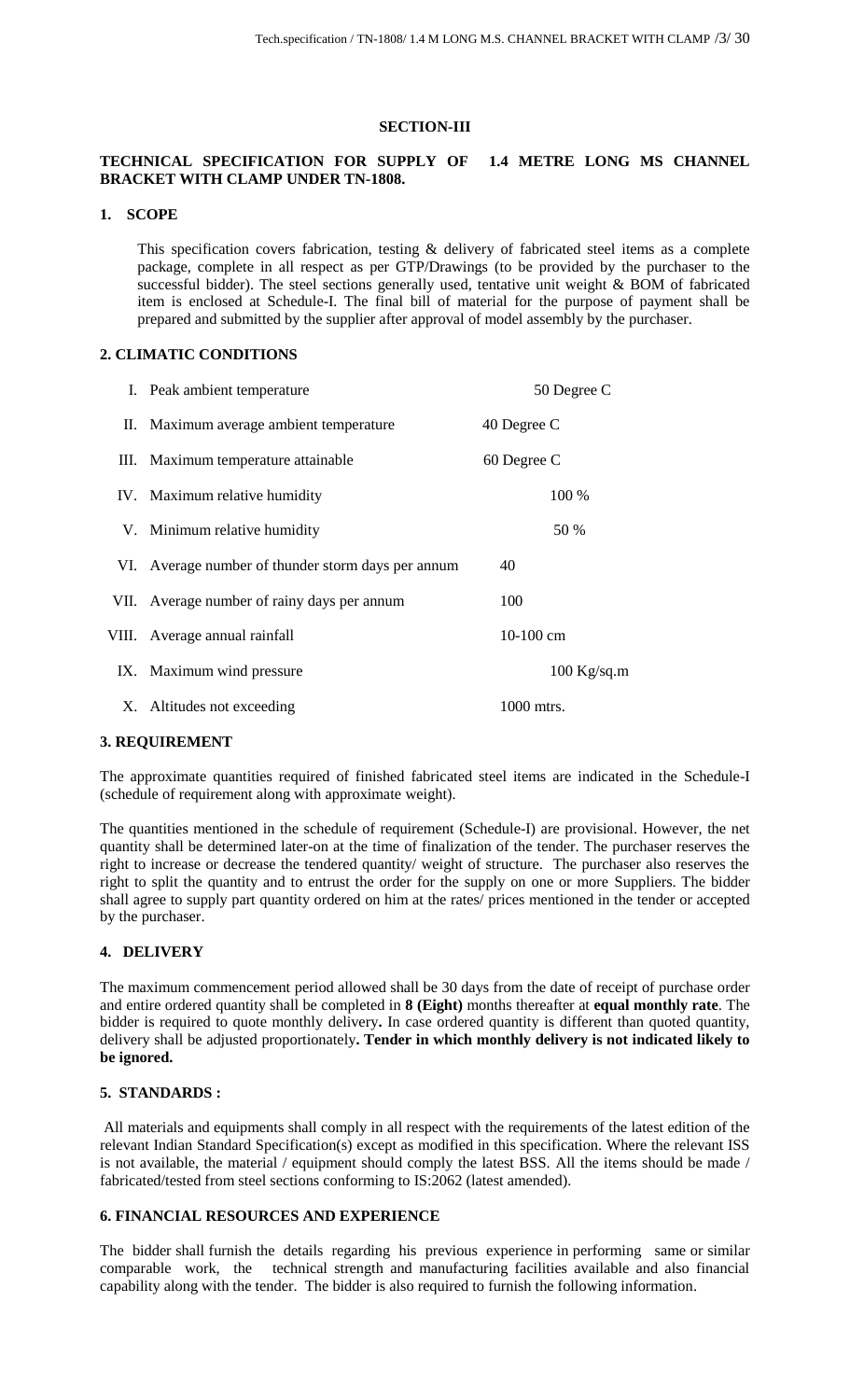- a. Standing of the firm as manufacturer/Supplier
- b. Approximate qty, fabricated so far at his works on monthly basis.
- c. Testing facilities available at his works.

## **7. MATERIAL:**

The Supplier shall make his own arrangement for the procurement of steel sections before commencement of work. The purchaser shall be at liberty to have samples of steel used, tested / checked in any laboratory at his own cost and reject the supply, if it is found below the required standard.

All the material required for fabrication shall be stocked in adequate quantity by the Supplier to ensure the progress of the work is not jeopardized. **No relaxation in the delivery time shall be allowed on the pretext of non- availability or short supply of raw materials.**

## **8. WORKMANSHIP:**

The fabrication shall be done in such a way that there is a good finish of the fabricated structures. The steel structure shall be fabricated accurately adhering to dimensions as per the approved drawings. All the steel sections shall be carefully leveled/ straightened and made true to method which shall not injure the material so that when assembled the adjacent surface are in close contract through out. No rough edges shall be permitted anywhere throughout the work. Holes must be perfectly circular. The tolerance(s) as per drawing/ clause hereunder is permissible. All burrs left by drills or punches shall be removed completely. No bolts holes shall be more than **1.5 mm** bigger than the corresponding bolt diameter.

### **9. DRAWING & MODEL ASSEMBLY :**

3 sets of drawing shall be furnished by the successful bidder based on JdVVNL drawing for according approval of the purchaser before commencement as per clause No.1.12.1 of GCC(Section-II).

The Supplier shall offer one set of model assembly (proto type) for the respective structure as per the drawings provided to him for checking/ approval of the purchaser before commencement of supplies. The firm who have already supplied same item under previous TNs as per same drawing/design and specification **in any DISCOM (Jaipur, Ajmer & Jodhpur) during last three years from the date of opening of Techno- Commercial Bid** shall be exempted from approval of model assembly.

In case any deviation is detected, during the process of preparing the model assembly, the Supplier shall intimate the purchaser or his authorized representative at the time of inspection of model assembly. The final bill of material shall be as per approved bill of material.

The Supplier shall take-up the mass fabrication of the structure(s) only after the purchaser has approved the model assembly along with bill of material.

No extra time shall be allowed in commencement period in getting the prototype approval.

## **10. MARKING**

Each individual structure / section shall carry a code number conforming to component number given to it in the drawing / Bill of material. The code number of approved size shall be stamped with a metal dye of 16 mm size on the member and shall be legible. The name of manufacturers in suitable code and the word "**JUD**" & "**TN No**" shall also be stamped / punched on each individual section with metal dye of not less than 16 mm size.

If the above marking is not found on the material received in the stores, the receipted challan shall not be given by the concerned stores. The challan shall only be issued after verification of material by the Store officer.

#### 11. INSPECTION, TESTING & CHECKING:

The finished product before acceptance shall be subject to inspection in respect of workmanship, checking of dimension/weight & testing as per requirement of relevant IS:2062 (latest amended), approved drawings and bill of material, at the suppliers works if not supported by test certificates of main producers viz. SAIL/TISCO/RINL. The certificate for type test (chemical composition & mechanical properties test) issued by prime producer(s) shall be furnished along with the inspection call to the SE(MM&C), otherwise testing shall be arranged at independent Lab on the cost of supplier. The certificate and relevant invoices shall be in the name of the firm on whom the order is placed by the Nigam. **In case bidder use the steel sections manufactured by prime producers then the inspecting**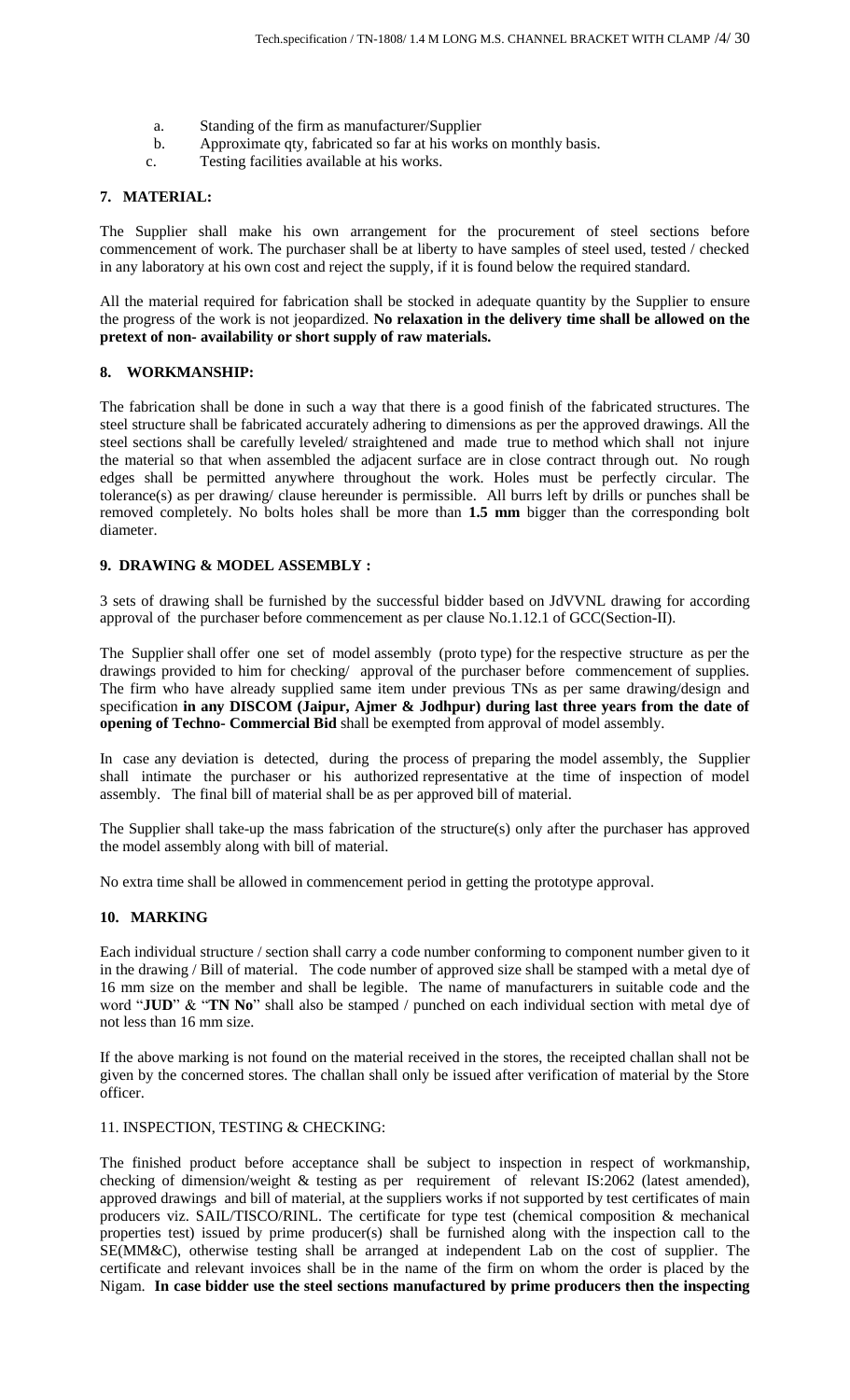**officer shall verify and record in the inspection report regarding stamping and mark of prime producers**. The certificate(s) in the name of other parties/ sources shall not be accepted and in such cases the tests for chemical and mechanical properties shall have to be arranged in the presence of inspecting officer(s) at recognized lab/ **any independent lab / test house having the testing equipments (used in the testing),calibrated by NABL/NPL Accredited calibration laboratories or equivalent.** .

The supplier shall present the latest Calibration Certificate(s) of testing instruments/ equipments to be used for the testing of the material covered in the purchase order to the authorized inspecting officer/inspecting agency of the purchaser. The testing instruments/ meters/ apparatus etc. should be got calibrated by the supplier from time to time from independent test laboratory/ house having valid accreditation from National/ Accreditation Board for testing and calibrating laboratories for testing equipments/ original manufacturer having trace ability to NABL/NPL or equivalent.

The calibration certificate(s) should not in any case be older than one year at the time of presenting the same to the inspecting officer/inspecting agency of the purchaser. The testing instruments/equipments should be duly sealed by the Calibrating agency and be indicated in the calibration certificate(s).

The following facilities are to be provided by the supplier at his own cost to the inspecting officer of JdVVNL.

- (a) Suitable accommodation.
- (b) Local conveyance between arrival point, place of stay, works and departure point.
- (c) The supplier shall assist in arranging return ticket and reservation on the request of the inspecting officer for which the payment shall be made by the inspecting officer. In case of joint inspection, single or shared double room accommodation shall be provided.

## **12. TESTS**

Test before dispatch:- The various steel section/structure before dispatch shall be subject to following test as per IS:2062( latest amendment) at the manufacturer's works Routine test/acceptance test

- (i) Dimensional checking and visual inspection
- (ii) Weight checking
- (iii)Chemical composition test
- (iv) Mechanical property test

## **13. SAMPLING:**

The inspection shall be carried out on each lot separately. The following number of pieces selected at random shall be subject to inspection/ testing and checking.

| Workmanship and dimension checking : 3 % samples from finished item.<br>a) |                                    |
|----------------------------------------------------------------------------|------------------------------------|
| b) Chemical test                                                           | : One sample of each steel section |
|                                                                            | from the entire lot of material    |
|                                                                            | offered for inspection.            |
| c) Tensile test                                                            | : One sample of each steel section |
|                                                                            | from every 50 MT or Part thereof.  |
| Bend test                                                                  | : One sample of each steel section |
|                                                                            | from every 50 MT or Part thereof.  |

## **14. TOLERANCE IN DIMENSIONS:**

The tolerance(s) shall be permissible as per IS:  $1852$  (latest amended). Further the following tolerance(s) on fabricated items will also be allowed.

i) Tolerance in over all length  $\pm 3$ mm ii) Tolerance in edge dimensions (centre of hole to end)  $\pm 2$ mm iii) Tolerance in hole centre  $\pm 2$ mm iv) Circular holes No tolerance No tolerance No tolerance v) Weight Tolerance  $+2\%$  to  $(-)$  4%

## **15. GUARANTEED TECHNICAL PARTICULARS:**

The bidder shall furnish the guaranteed technical particulars of the material as required in the schedule-V by mentioning specific figures therein. Any item of the GTP left unfilled or simply written as per ISS etc. shall be considered as incomplete GTP and such tender is liable to be rejected.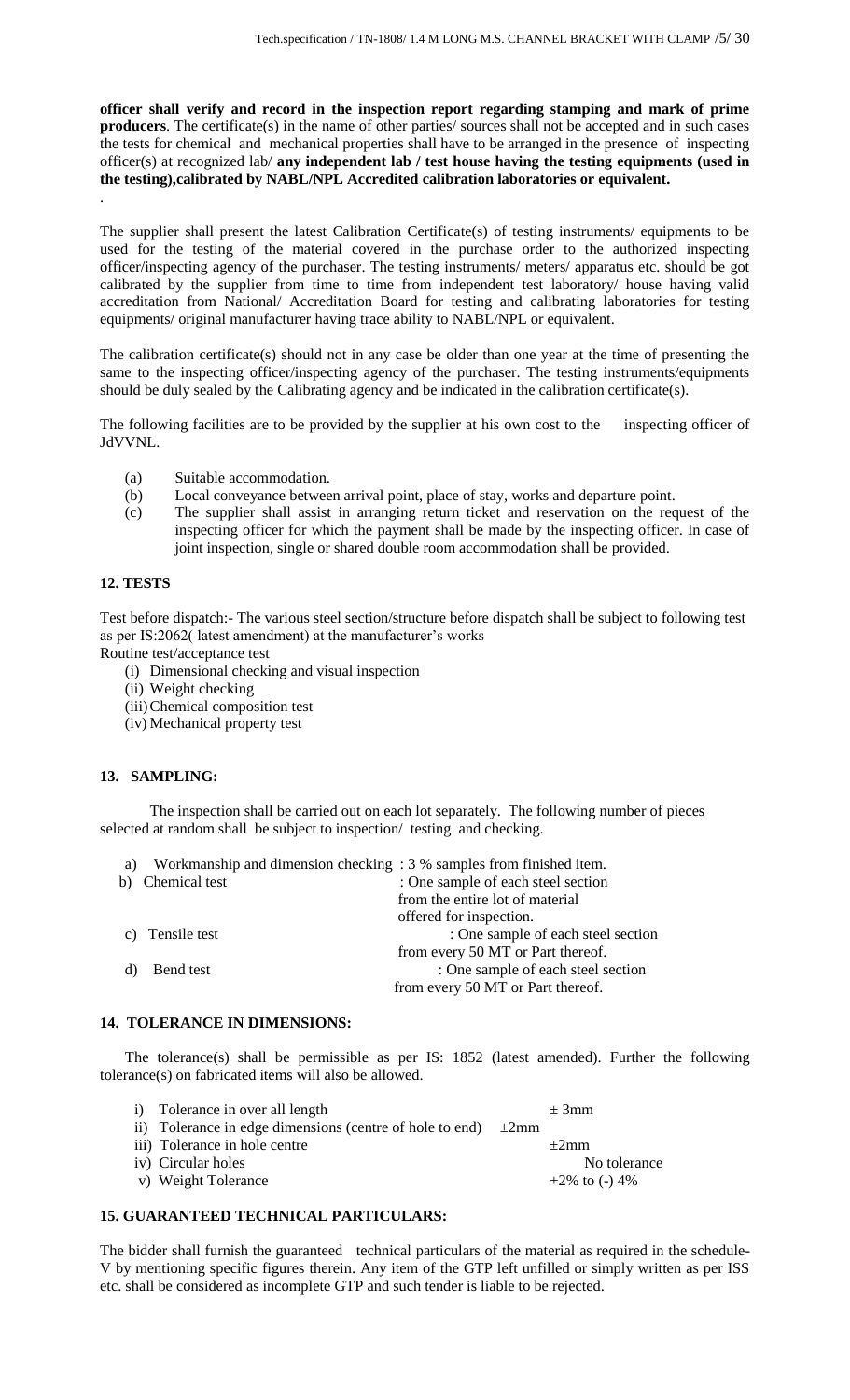## **16. PACKING AND FORWARDING**

The finished items complete in all respect dully inspected and cleared for dispatch, shall have to be delivered in Nigam's stores located anywhere in Jodhpur Discom by Road. Unloading of material at store(s) is Suppliers responsibility.

## **17. CRITERIA FOR ACCEPTANCE**

The inspected material should be strictly in accordance to the GTP of the specification otherwise the material shall be treated as rejected and shall not be accepted.

## **18. PRICES AND PRICE VARIATION**

The prices shall be quoted in Rs. per MT. The bidder shall quote the prices in **Schedule-IV** strictly in the manner prescribed in Clause No. 1.09 of section-I (Instructions to bidders) and Clause No.1.33 of section-II (G.C.C).

The quoted price shall be variable as per Price Variation formula given in this specification at Schedule-II without any ceiling. **The base date of price variation shall be 1.04.2022 (irrespective of date of opening of tender), and shall be governed as per clause No.1.10. of Instructions to bidders**.

## **19. WEIGHT**

The weight of structure shall mean the weight of structures calculated by using standard sectional weights of all steel structural members of the sizes indicated in the fabrication drawings and/or subsequently revised drawings and bill of material without taking into consideration the reduction in weight due to drilling of bolt-holes, skew cuts, chamfering etc. or the increase in weight due to galvanization.

The material shall be acceptable if found within permissible tolerance limit i.e.  $+2\%$  and  $(-)$  4%.

## **20. PAYMENT**

Payment for the supplied material shall be made as per the actual weight or weight as per BOM whichever is less. No payment shall be made for excess weight, but in case the weight is observed within permissible negative tolerance, the payment shall be made on actual weight basis, verified by consignee(s) in the store, accordingly.

Payment shall be governed in accordance with the clause No.1.42 of GCC.

## **21. QUANTITY TOLERANCE**

A quantity tolerance of  $\pm 2\%$  (plus minus two percent) shall be allowed on ordered quantity for completion of supply.

## **22. DELAY IN DELIVERY & DELAY IN DESPATCH**

i) The delay in delivery/dispatch shall invoke provisions of clause No. 1.23 & 1.24 of the GENERAL CONDITIONS OF CONTRACT (Sec. II) "

## **23. PRICE FALL CLAUSE:**

If lower rates are received /finalized in subsequent tender for this item then price fall clause shall be applicable as per clause 1.60 of GCC.

## **24. DEPARTURE FROM SPECIFICATION**

Technical deviation including GTP and commercial deviation including delivery if any shall be mentioned in schedule-VI-A & Schedule-VI-B "departure from specification" attached with this specification. Mentioning of such deviations elsewhere in the offer will not be considered as deviation. The printed terms and conditions of sales and other if any attached with the offer will not be considered.

Any item not covered under the above technical specification shall be governed as per section-II (GCC).

**25.0** Further, old tax structure wherever appearing in ITB & GCC may be replaced by GST as per notification.

Further, GST registration number of Jodhpur Discom is 08AAACJ8578R1ZJ.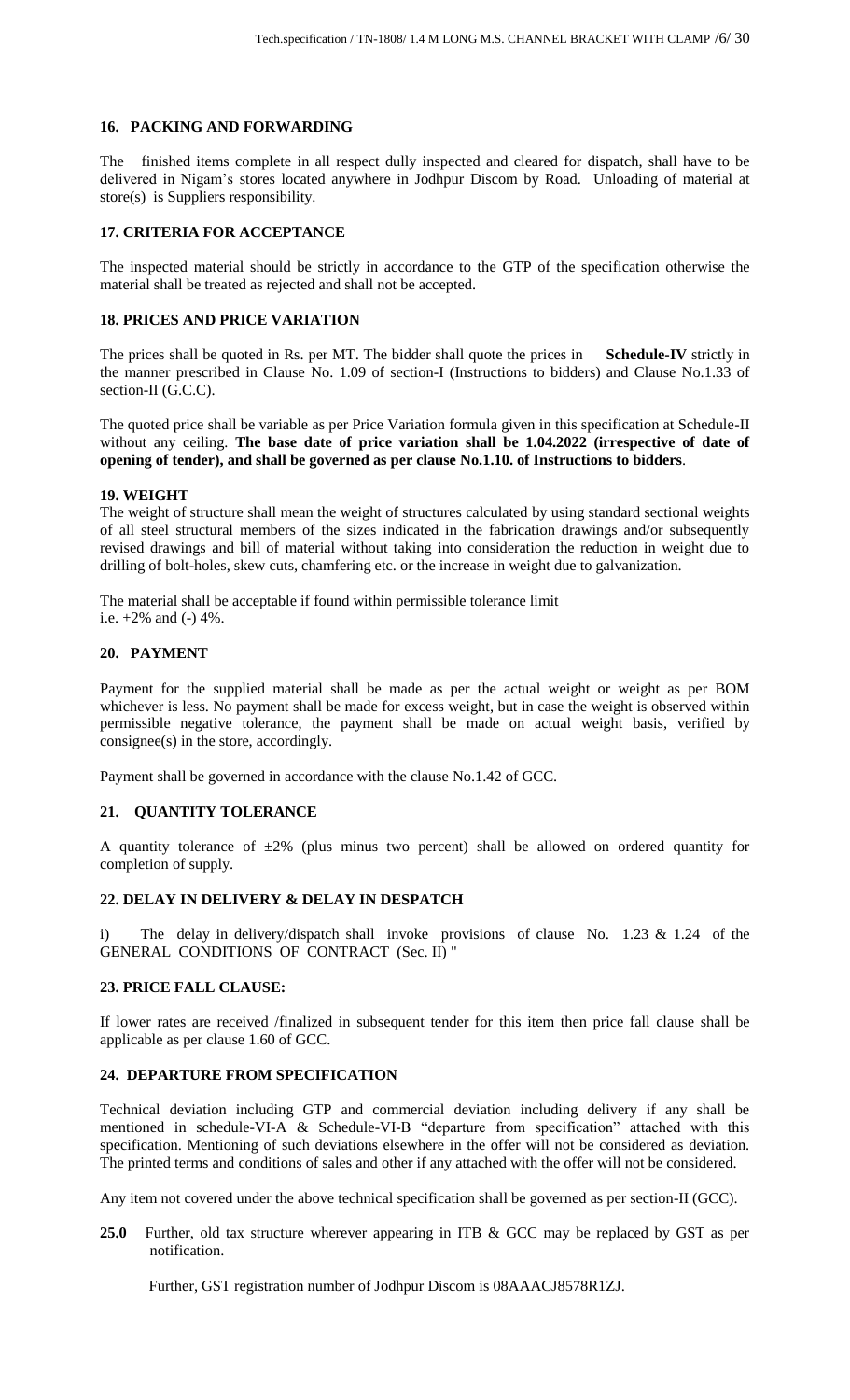## **26.0 ADDITIONAL ORDER**

 Repeat order for additional quantities upto 50% of original ordered quantities , may be placed by the nigam on the same rates ,terms and conditions given in the contract.

**27.0** Every Micro, Small & Medium enterprises of Rajasthan shall be required to submit an affidavit in schedule-X, along with duly filled bid document.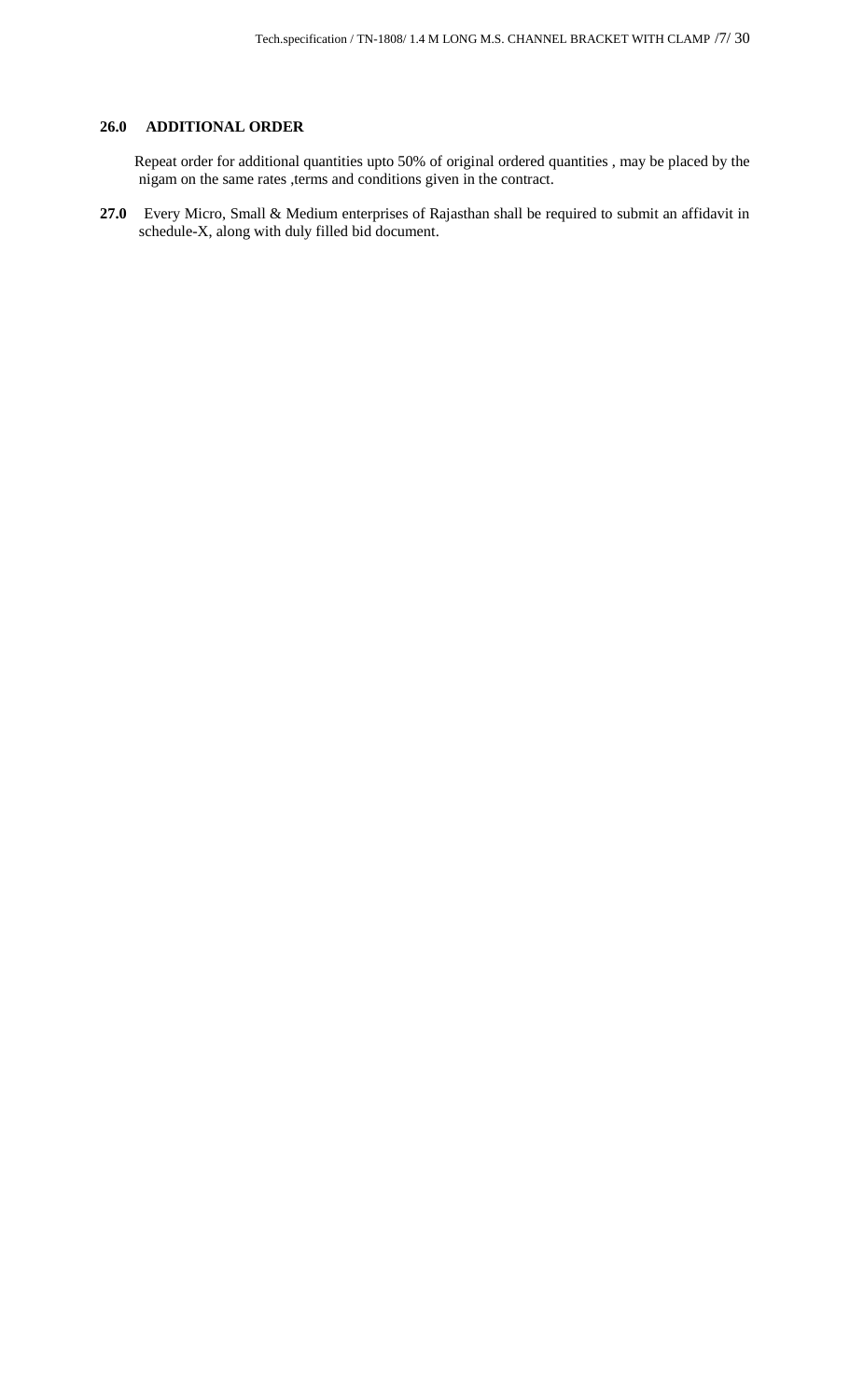## **SCHEDULE - I**

## **SCHEDULE OF REQUIREMENT FOR 1.4 M LONG M.S. CHANNEL BRACKET WITH CLAMP UNDER TN-1808.**

| S.             | Type of structure   | Unit wt. in | Provisional  | Total wt. in MT | General sections involved |
|----------------|---------------------|-------------|--------------|-----------------|---------------------------|
| N <sub>0</sub> |                     | MT approx.) | qty. in sets | (approx.)       |                           |
|                |                     |             |              |                 |                           |
|                | 1.4 M LONG M.S.     | 0.014526    | 23680        | 343.976         | $M.S.C$ hannel $100x50$   |
|                | <b>CHANNEL</b>      |             |              |                 | MS Flat 50x6              |
|                | <b>BRACKET WITH</b> |             |              |                 |                           |
|                | <b>CLAMP</b>        |             |              |                 |                           |
|                | <b>Total</b>        |             |              | 343.976         |                           |
|                |                     |             |              |                 |                           |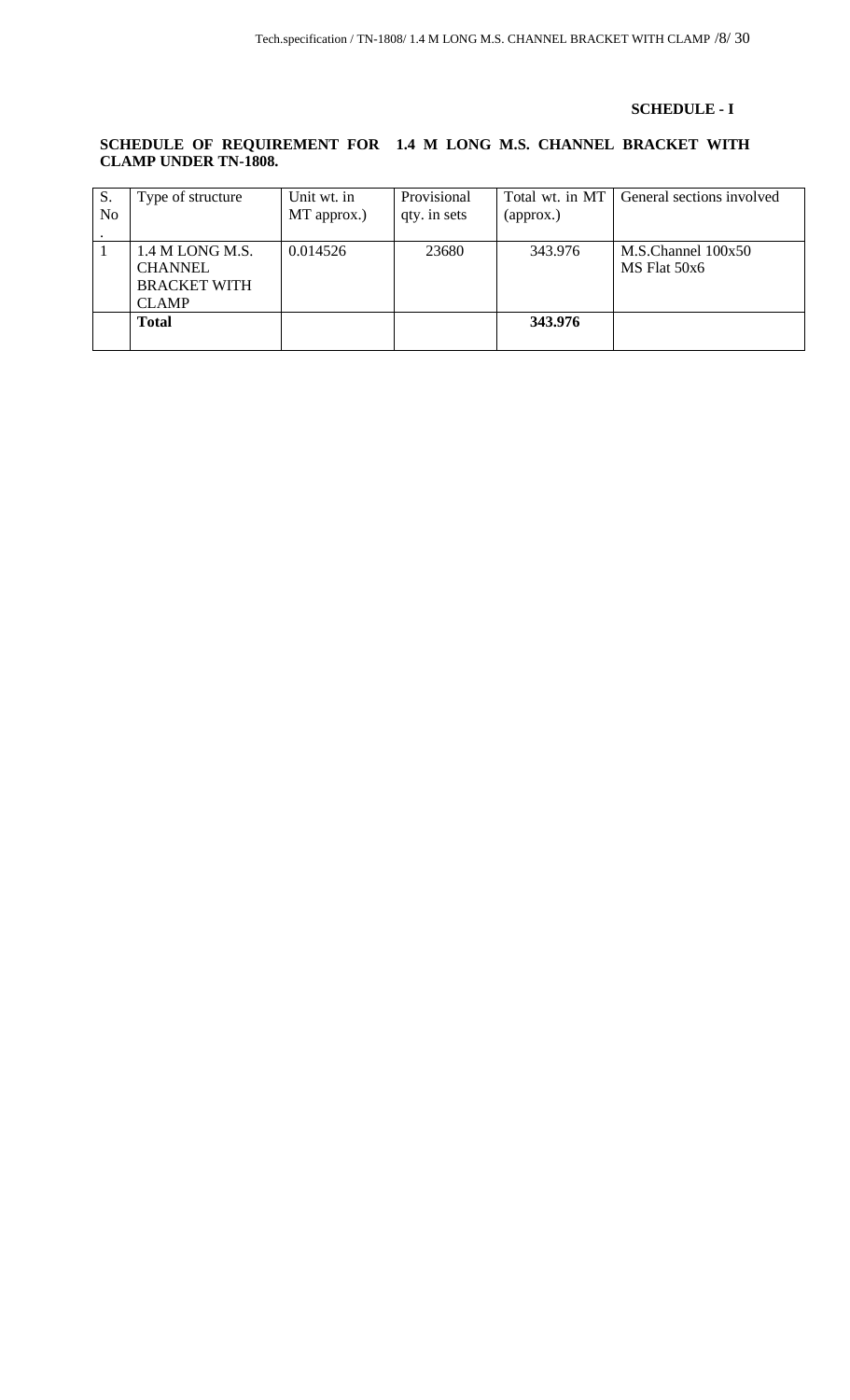## **SCHEDULE-II**

## **PRICE & PRICE VARIATION FORMULA**

The price variation shall be calculated on the basis of formula detailed below:

## **P= P0 {0.11+0.66(SBIR/SBIR0) + 0.23 (W/W0)}**

where :

P= Ex-works Price payable as adjusted in accordance with the above formula in Rs./MT

P0= Ex-works Price quoted/confirmed in Rs./MT

SBIR= Price of Steel Billets-Retail ( as published by IEEMA).

This price is as applicable on the  $1<sup>st</sup>$  working day of the month, Two months prior to the date of delivery.

SBIR0= Price of Steel Billets-Retail ( as published by IEEMA).

This price is as applicable on the  $1<sup>st</sup>$  working day of the month, One month prior to the date of tendering.

- W = All India Average consumer price index number for industrial workers, as published by the Labour Bureau, Ministry of Labour, Govt. of India (base: 2016= 100). This index number is as applicable on the first working day of the month, 4 months prior to the date of delivery.
- W0= All India Average consumer price index number for industrial workers, as published by the Labour Bureau, Ministry of Labour, Govt. of India (base: 2016= 100). This index number is as applicable on the first working day of the month, 3 months prior to the date of tendering.

**The base date of price variation shall be 1.04.2022 (irrespective of date of opening of tender), and shall be governed as per clause No.1.10. of Instructions to bidders**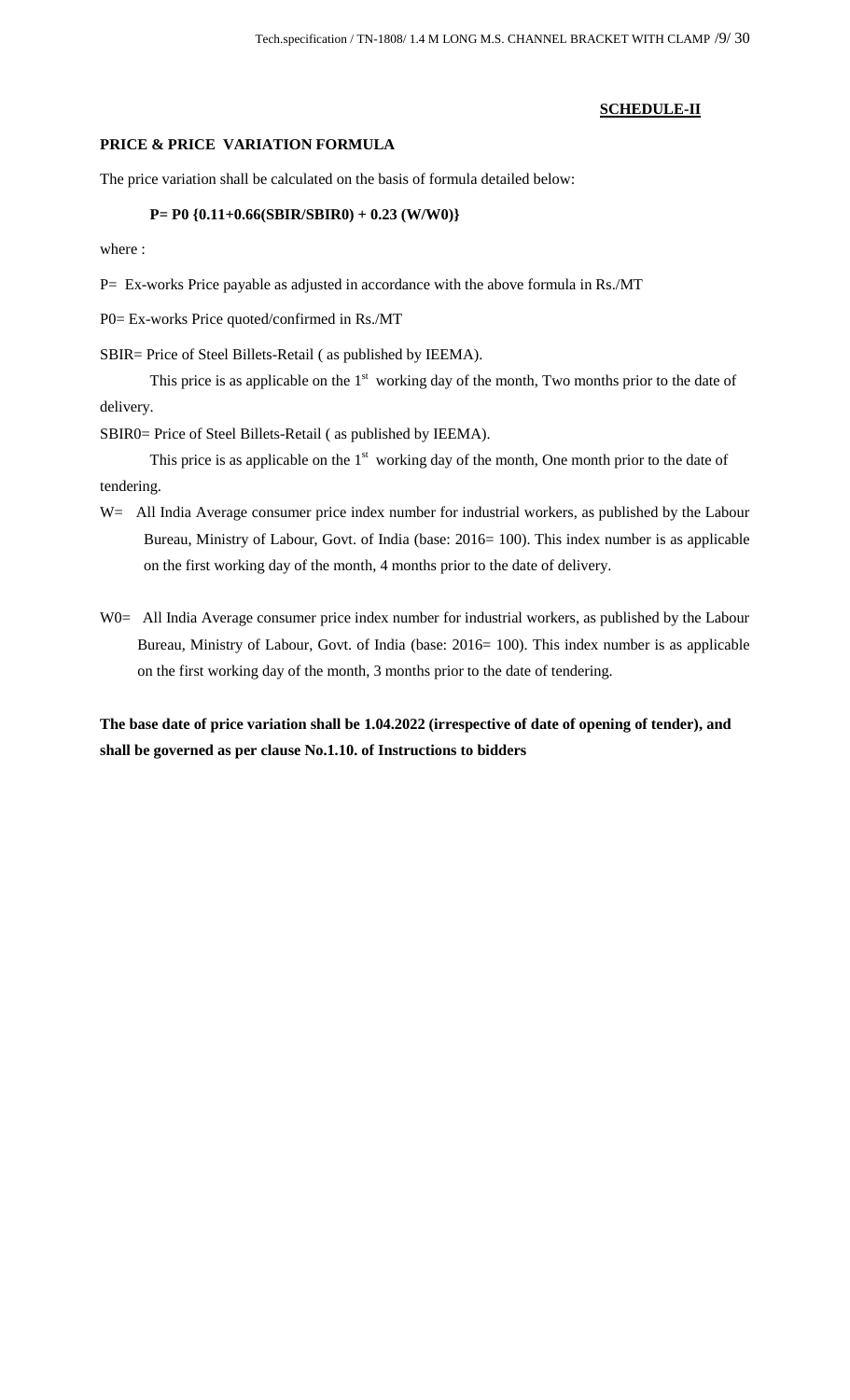## **SCHEDULE-III**

## **DETAILS OF APPLICABLE STANDARDS / SPECIFICATION/ MANUALS :**

The material shall comply with the relevant provisions made in the following Indian Standards Specification (now BIS) with latest amendments.

|   | IS:2062:<br>(Latest amended) | Raw material & Method of testing |
|---|------------------------------|----------------------------------|
| ∼ | TC.1057<br>Latest amended)   | Rolling & cutting Tolerance      |

All materials and sections shall comply in all respect with the requirement of latest addition of relevant Indian Standard Specification except as modified in this Specification. Where the relevant ISS is not available, the material / sections should comply with the latest BSS. The entire item should be made/ fabricated from steel sections conforming to IS: 2062 (latest amended). Rolling and cutting tolerances for hot rolled steel products shall be governed as per IS:1852 (latest amended).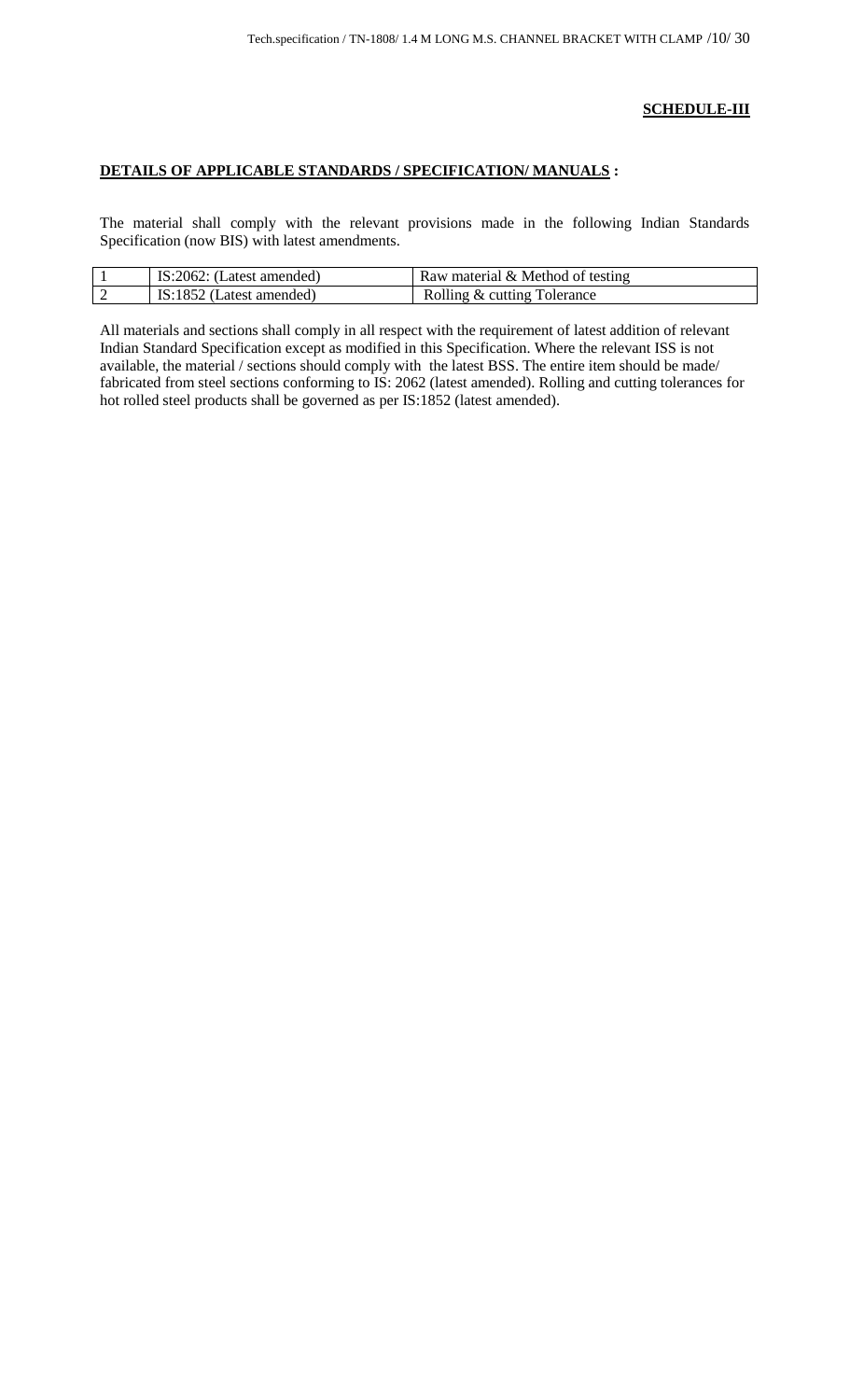#### SCHEDULE-III-A

## **QUALIFICATION REQUIREMENT**

The bidder should fulfill following qualifying requirements for successful participation in the tender along with relevant documentary evidence supporting each qualifying requirement without which the offer shall be considered non-responsive & rejected.

## 1.0 **STATUS OF BIDDER:-**

- a) The bidder should be a Manufacturer of offered items. The offers from sole selling agent/ authorized dealers shall not be entertained.
- b) Old/ New suppliers:- Any bidder located within or outside the state of Rajasthan has participated for the first time in a particular Discom & meeting minimum qualification requirement and has supplied the tendered material/or of higher rating in other utility shall be treated as an old supplier. Rajasthan's firms although supplied in past but not meeting minimum quantity supplied criterion including altogether new units which have not supplied any quantity but having adequate  $\&$  required manufacturing and testing facility and technical know-how of the tendered material shall be considered as new firms and would be eligible for trial order only. In case of supply made to the licensed power utility outside India, the C.A. certificate furnished by firm shall be considered.
- c)The bidders should be qualified, not be insolvent, not be in receivership, not be bankrupt or being wound up, should not have affairs administered by a court or a judicial officers, should not have business activities suspended, should not be blacklisted or debarred by any utility/ government agency, should not have a conflict of interest. For this bidder is required to furnish a Declaration as per Appendix-B, on Rajasthan Non-Judicial Stamp Paper of Rs. 100/ (excluding surcharge on Stamp Paper, as per rules)."

#### 2.0 **PAST SUPPLY & PERFORMANCE CRITERIA :-**

The bidder shall meet both past supply and performance criteria as detailed below for opening of tenders:-

## 2.01 **PAST SUPPLY:-**

- 2.01.1 The bidder is required to quote for minimum 10% of tendered quantity failing which their offer may be considered Non-Responsive.
- 2.01.2 The bidder should have designed, manufactured / fabricated, tested and supplied to utility / Discoms / Govt. Departments at least 2 X QQ (QQ being the quoted quantity) of similar item / higher rating of tendered material / equipment in last 3 financial years from the date of opening of technical-commercial bid.
- 2.01.3 For assessment of past supplies (2QQ), the similar item/higher rating of tendered material/equipment shall cover all type of welded & non welded fabricated steel items i.e. 33/11 KV Sub-station structures(Urban)/ (Rural), sub-station structure for mounting of single phase and three phase distribution transformers of different ratings, 33 and 11 KV Cross Arms(channel/ angle) with Top hampers & clamps, Lattice structures, 33 & 11 KV Line DP sets, LT brackets(1200 mm and 600 mm), MS channel brackets 1.4 metre / 1.8 metre, stay clamps suitable for 8 metre & 9 metre PCC poles etc.
- **Note:** Requirement of quantity manufactured, minimum quantity to be offered and amount of Bank Guarantee to be furnished in absence of test certificate shall be reduced to 25% for Rajasthan based units.
- 2.01.4 In support of fulfillment of the past supply criteria, the bidder shall furnish documentary evidence in the form of certificate from Chartered Accountant in the enclosed prescribed Performa only. This prescribed Performa should be furnished either in original or copy duly attested by Notary. The bidder shall also sign and affix seal on the C.A. Certificate. The certificate should have membership number and UDIN number with the name & address of the chartered accountant. Certificate should clearly indicate the quantity supplied, period of supply, voltage Class, Rating of the Transformer etc. in the format prescribed, any deviation to format or information diverted format, will not be considered and rejected.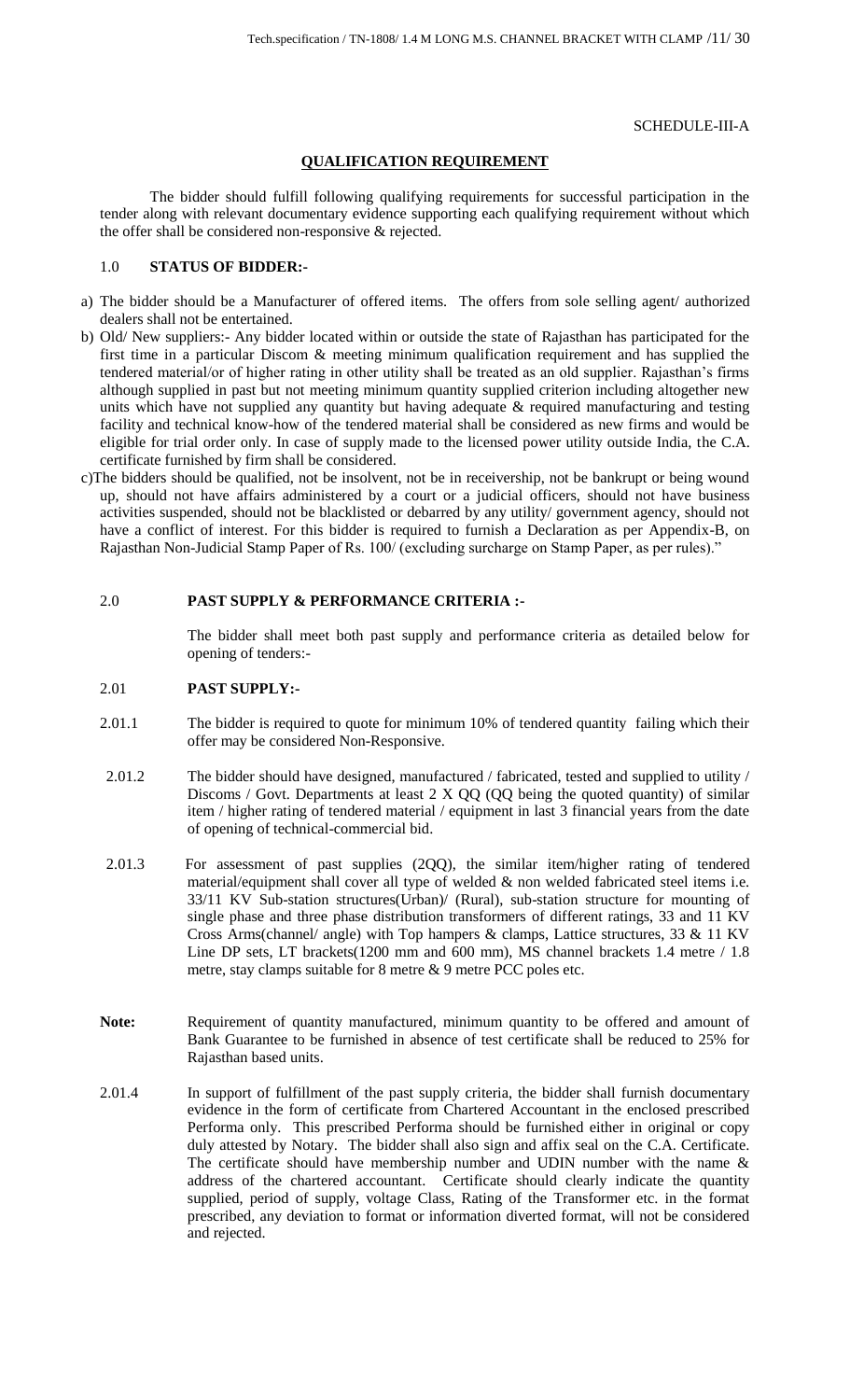Note:-The material supplied and accepted for same/higher rating for Turnkey projects to a licensed power utility/Govt. shall be considered for the purpose of evaluating criteria. The certificate given by C.A. shall indicate above quantity separately.

## 2.02 **PERFORMANCE CRITERIA:-**

2.02.1 i) If a bidder has supplied up to 50% of ordered quantity in previous tender up to date of opening of subsequent tender and scheduled delivery period expired, the bid of such bidder will not be opened in the Discom for that item.

> ii) However, if the supplies have been completed for a quantity more than 50% but not completed up to date of opening of subsequent tender and scheduled delivery period expired, the quantity equal to the quantity pending in previous tender for that item shall be reduced from the subsequent tender quantity to be allocated to the bidder.

## **3.0 POOR RECORD OF PERFORMANCE AND DELIVERY :**

- **i)** A Bidder debarred under section 46 of the RTPP Act 2012 shall not be eligible to participate in any procurement process undertaken by‐
	- (a) any Procuring Entity, if debarred by the State Government; and (b) a Procuring Entity if debarred by such procuring Entity

**ii)** The bidder who have been black listed in any of the state Discom or with whom business relations have been severed in Jodhpur Discom shall not be considered. Severment of business relations will be done in case of following circumstances for the period and with the recovery mentioned against each:

|                                      | i) When vendor does not accept order   Forfeiture of EMD/cancellation of vendor registration to recover |
|--------------------------------------|---------------------------------------------------------------------------------------------------------|
| awarded on its accepted price and    | amount of EMD along with severment of business relations for                                            |
| terms and conditions or does not     | three years from the date of issue of order.                                                            |
| comply with contractual formalities. |                                                                                                         |
|                                      | ii) When vendor complies with Levy of maximum recovery on account of delay in delivery along            |
| contractual formalities but does not | with severment of relations for a period of 2 years from the date                                       |
| commence supplies.                   | of issue of order or in next two bids whichever is later.                                               |

## **4.0 (A) Black listing of a firm:**

After having given Show Cause Notice of 30 days, and having established & cogent reasons for blacklisting of the firm as given below, the firm should immediately be blacklisted for a period of 5 years indicating reasons of doing so, in the letter itself, and a copy of such blacklisting should be given to the firm, with the approval of CLPC:-

(i) There are sufficient and strong reasons to believe that the supplier or his employee has been guilty of malpractices such as manhandling/misbehavior with Government official by supplier or his partner/employee, bribery, corruption or abatement of such a offence in a position where he could corrupt Nigam's official, fraud, vitiating fair tender process including substitution of or interpolation in tender, mis-representation, pilfer-aging or unauthorized use or disposal of Nigam's material issued for specific work etc.

(ii) Where a supplier or his partner or his representative has been convicted by a court of Law for offences involving moral turpitude in relation to the business dealing or where security considerations including suspected disloyalty to the Nigam/state so warrant the blacklisting.

(iii) If the State Bureau of Investigation or any other authorized investigating agency recommends for blacklisting after completing the investigation.

Note: - 1 If a supplier after having tendered for a supply or after negotiations gives application voluntarily vitiating the fair tendering process, it shall also tantamount to malpractice.

Note:-2 A register containing the reasons for blacklisting the supplier as also the names of all the partner of the suppliers and the allied concerns coming within the effective influence of the blacklisted supplier will be maintained.

Note: - 3 A register of black listed supplier will be maintained which will not only include suppliers enlisted with the Enlisting Authority but also black listed suppliers in Nigam.

Note :-4 A Black listed supplier (i) shall not be entitled for registration in any of the Discom (ii) shall not be awarded any supply order in future in any Discom during the notified period.(iii) his registration if any shall stand cancelled immediately and his registration security /EMD/S.D. shall stand forfeited. (iv) In case of blacklisting of the firm by any one of Discom for the cogent prescribed reason(s) as stipulated above, the same shall be applicable to all the three Discoms and as a consequence of blacklisting, all the pending orders to that firm, will be cancelled in all three (3) Discoms with immediate effect. However in respect of completed/executed contract G.P. obligations as well as other liabilities shall be fulfilled by the supplier.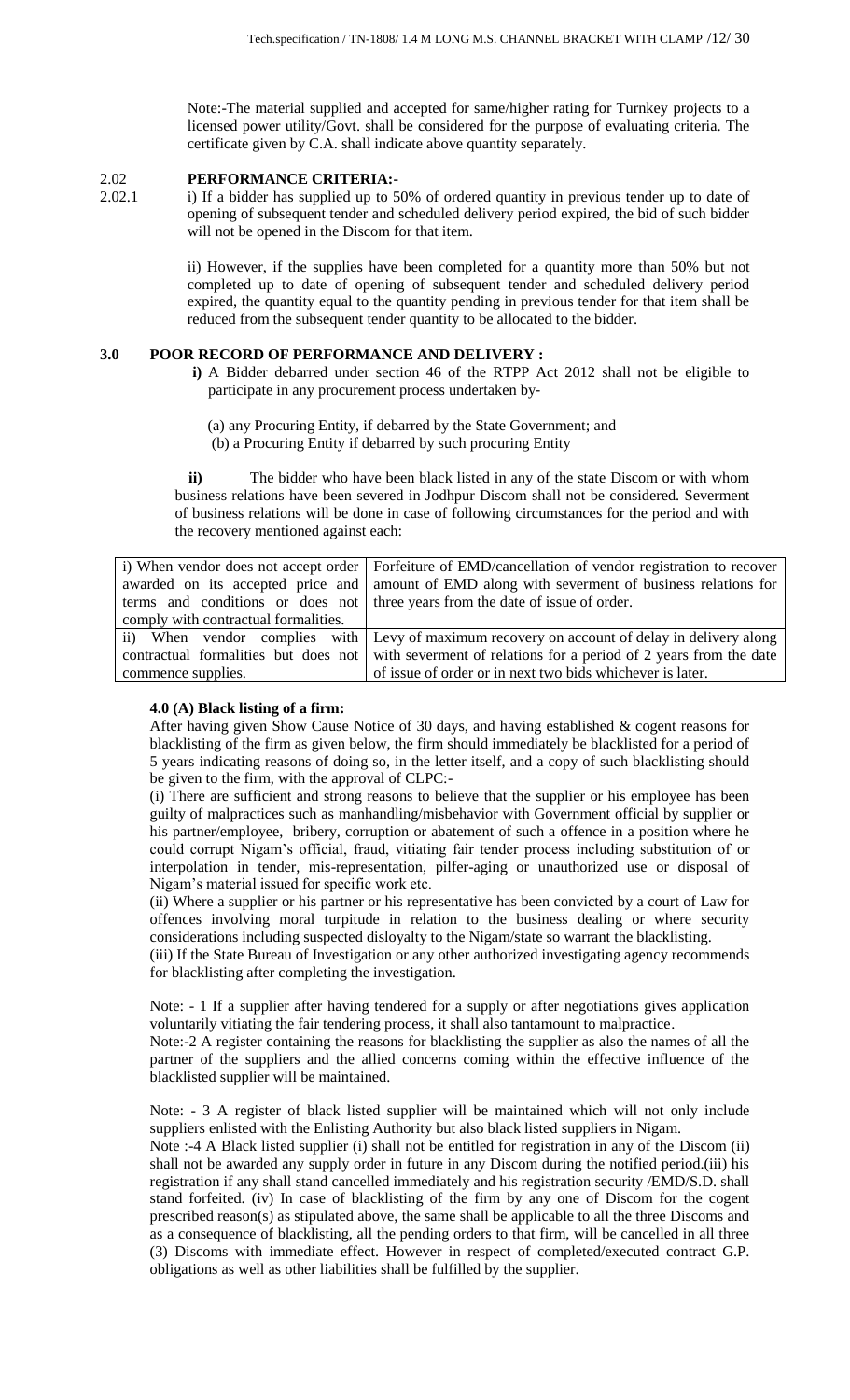#### **(B) Severment of Business relation:**

(a) After having given Show Cause Notice of 30 days, and having established  $\&$  cogent reasons for Severment of business relation as given below, the firm should immediately be severed the business relations for a period of 2 to 3 years indicating reasons of doing so, in the letter itself, and a copy of such severment should be given to the firm, with the approval of CLPC:-

(i) The supplier continuously refuses to pay Nigam dues without showing adequate reasons and where the purchasing authority is satisfied that no reasonable dispute attracting reference to Settlement Committee or Court of Law exists for the supplier's action of non-supply.

(ii) When vendor does not accept LOA/detailed purchase order awarded on its accepted prices and terms & conditions or does not comply with the contractual formalities.

(iii) When vendor/supplier who otherwise completed contractual formalities but does not commence supplies on the date of opening of technical bid of the fresh tender/completion of schedule delivery period whichever is later.

**Note-1**-In case supplier does not deposit outstanding dues towards Nigam, even after completion of severment period, the period of severment will continue.

**2.** Severment done purely/ mainly on account of non-deposition of dues against the supplier/vendor/contractor could be lifted by CLPC, if the dues are deposited prior to the expiry of such severment period.

3. Severment done by one Discom for non-supply of material and /or corresponding non-recovery of dues will not be effective in other Discoms except in respect of common purchase cases of three Discom.

4.On severment of business, the EMD/SD/vendor registration security will be forfeited.

5. The orders in execution satisfactorily will not be cancelled other than the order on which severment have been done.

## **(C) DEBARMENT**

Reasons on which Debarment can be made:-

(i) The competent authority may debar the supplier on account of his performance or other disabilities, if it is no longer considered fit to remain under vendor registration as per his obligation under vendor registration.

(ii) If at any subsequent stage of inspection of firms after award of contract, it is found that firm does not have sufficient tech. staff or required/necessary technical equipments, the purchasing authority can debar the firm for one year or next tenders whichever is later. The debarment will be lifted only on re-inspection of firm's works; the defects noticed earlier are fully rectified to the satisfaction of Nigam**.** 

(iii) When contract agreement executed and supplies commenced but could supply only up to 50% of ordered quantity and scheduled delivery period expired, then the firm can be debarred for one year or next tender whichever is later in that Discom only for that particular item/rating/ capacity/size etc.

(iv) The suppliers who have been awarded contract for supply of material is not adhering to the periodic delivery schedule, the contract awarding authority reserve the right to terminate the contract and may debar the firm in participating in tender for a period of 2 to 3 years.

Note:-1. On debarment, the EMD/ SD/Vendor Registration security shall be forfeited.

Note:-. 2. If the firm is debarred in one Discom for any reasons then the same should not be applicable in other Discom subject to exception that in case of common Discoms purchases such debarment of a firm would be applicable to all three Discoms for that particular item and rating/capacity/size etc.

#### **5.0 APPEALS AND APPLICATIONS:-**

Appeal against the order of blacklisting, severment and debarment can be filed before BOD within a period of 3 months from the date of intimation. The letter of appeal will be addressed to the order placing authority. Who will process the case for placing the matter in B.O.D. with in a period 60 days. The BOD may reduce or waive the penalty, if sufficient reasons/supporting documents are furnished by the supplier.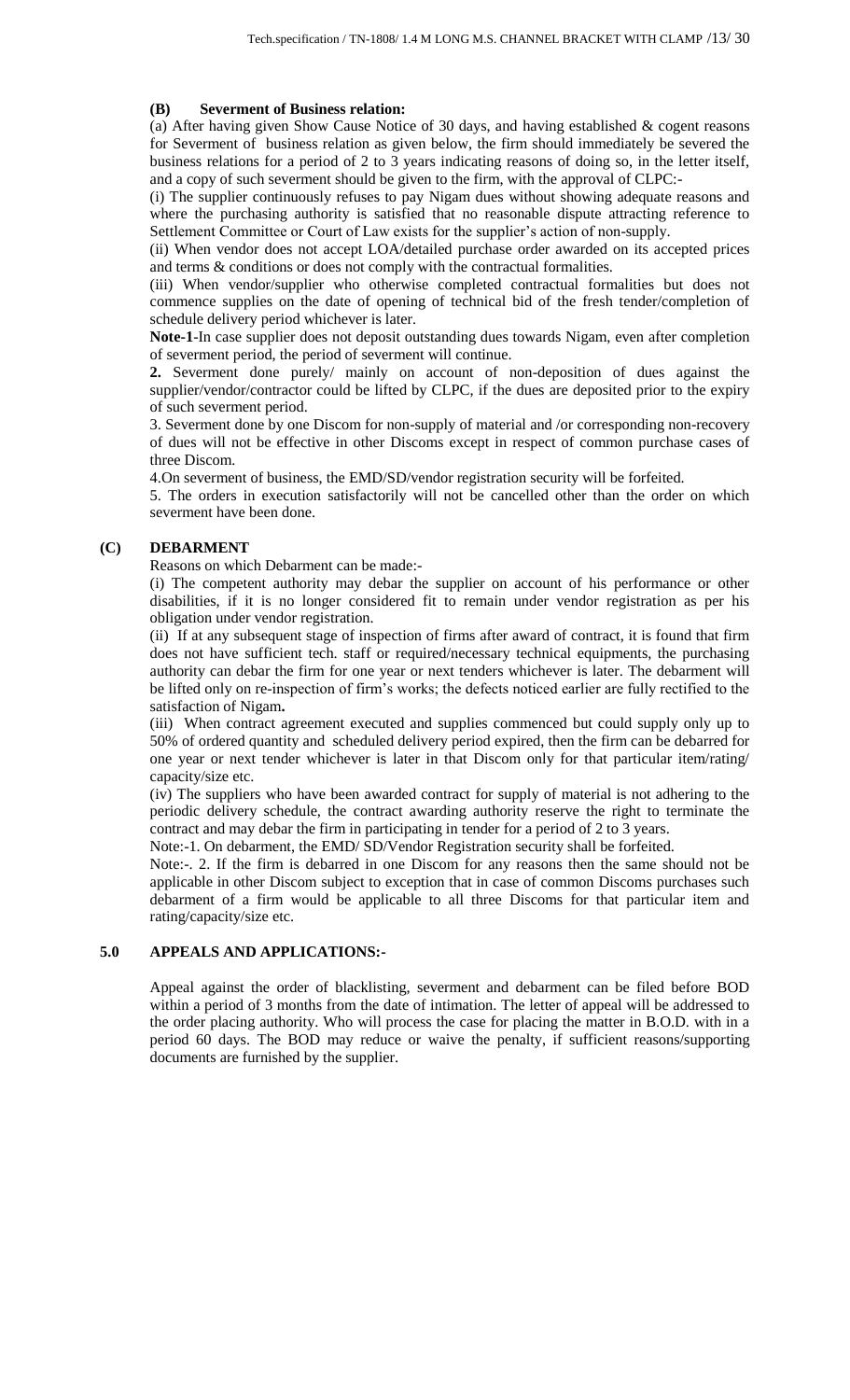## **GENERAL CONDITIONS : - (ALL CONDITIONS BE DULY SIGNED & SEALED)**

- I) The bidder shall clearly indicate the deviations such as `Technical Deviation & Commercial Deviations' in the prescribed proforma only. The deviations indicated elsewhere in the bid shall not be accepted.
- II) The bidder must clearly fill up each and every particular of guaranteed technical particulars annexed with Technical Specifications otherwise he will be responsible for Technical Nonresponsiveness.
- III) All documents required in the prescribed format are to be furnished along with the bid itself only except an attested copy of BIS license (wherever it is required), failing which the bid will be summarily rejected.
- IV) However, a copy of BIS License may be submitted by the bidder up to the official working hours of one working day prior to the schedule / notified date of opening of price bid.

Signature of bidder With stamp Dated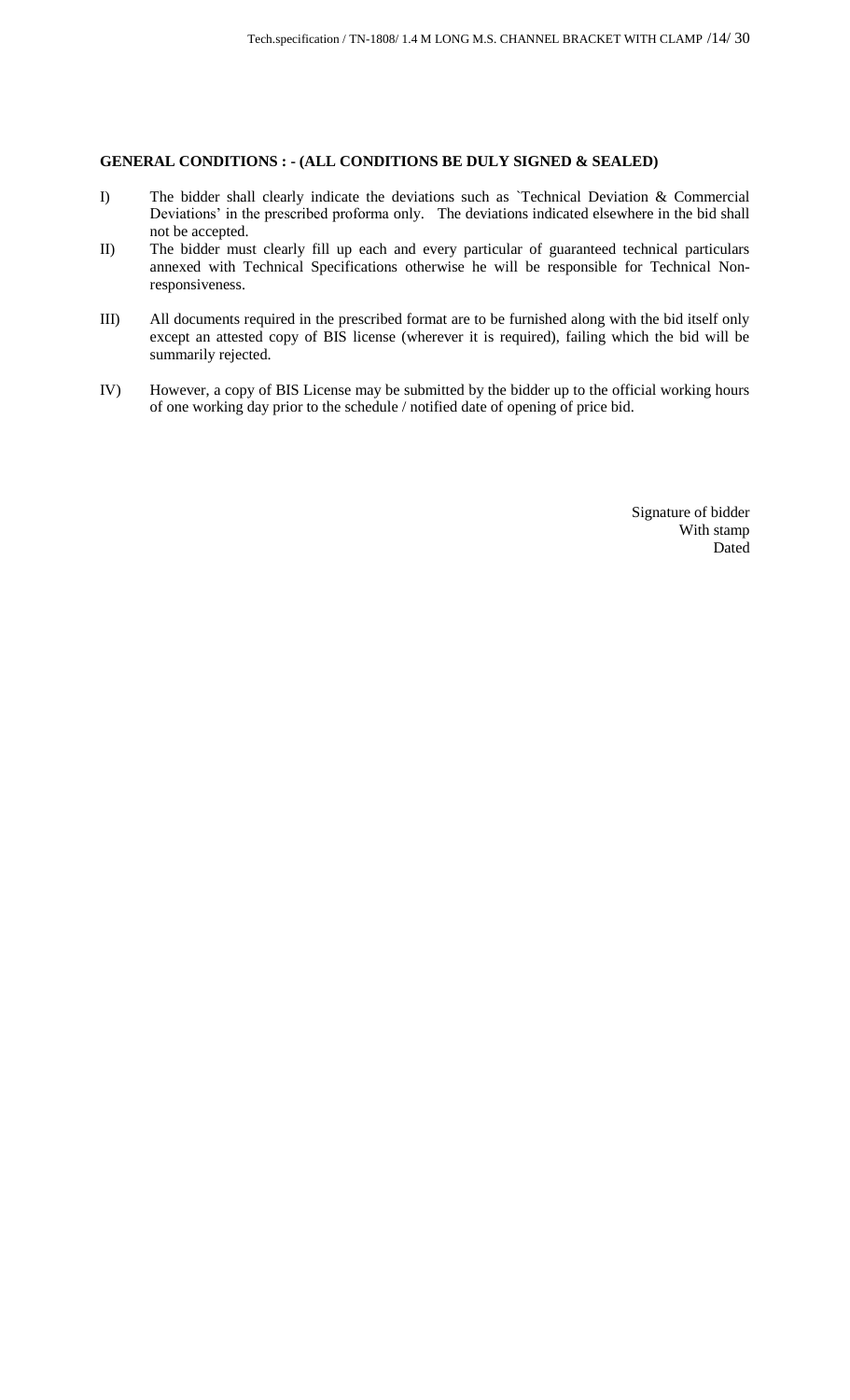## **SCHEDULE-IV-A**

## Must be filled in by the bidder and attach with technical bid

To,

The Superintending Engineer(MM & C) Jodhpur Vidyut Vitran Nigam Limited, Jodhpur

## Dear Sir,

With reference to your invitation to tender against specification No.JUD/SE/MM&C/XEN-III/TN-1808 we agree to supply the following quantity.

| S.No. | Particulars of item                                  | Tendered<br>quantity in sets | Qty.<br>offered | Justification of<br>quantity<br>offered as per<br>qualifying<br>requirement. | Remarks |
|-------|------------------------------------------------------|------------------------------|-----------------|------------------------------------------------------------------------------|---------|
|       |                                                      |                              |                 |                                                                              |         |
|       | 1.4 M LONG M.S. CHANNEL<br><b>BRACKET WITH CLAMP</b> | 23680 sets                   |                 |                                                                              |         |

- 1. The offer is valid for a period of 120 days from the next date of opening of Techno Commercial Bid of the tender.
- 2. The prices are variable with the base date 1.4.2022 (irrespective of date of opening of tender) .
- 3. It is noted that the quantities as mentioned in the specification are approximate and we agree to supply any quantity as per your order.
- 4. The delivery shall strictly be in accordance with delivery clause. In case we fail to deliver the material, we are liable to pay recovery for delay in delivery as per clause No. 1.24 of this Section-II of this specification.

The material shall conform to your specification No. JUD/SE/ MM&C/XEN-III/TN-1808 and as per relevant ISS in all respect.

5. We confirm that we agree to all the terms and conditions as well as the technical stipulations of your specification No. JUD/SE/MM&C/XEN-III/TN-1808 and there are no deviations other than as specified in the Schedule-VI (A&B).

> Signature of bidder With stamp Dated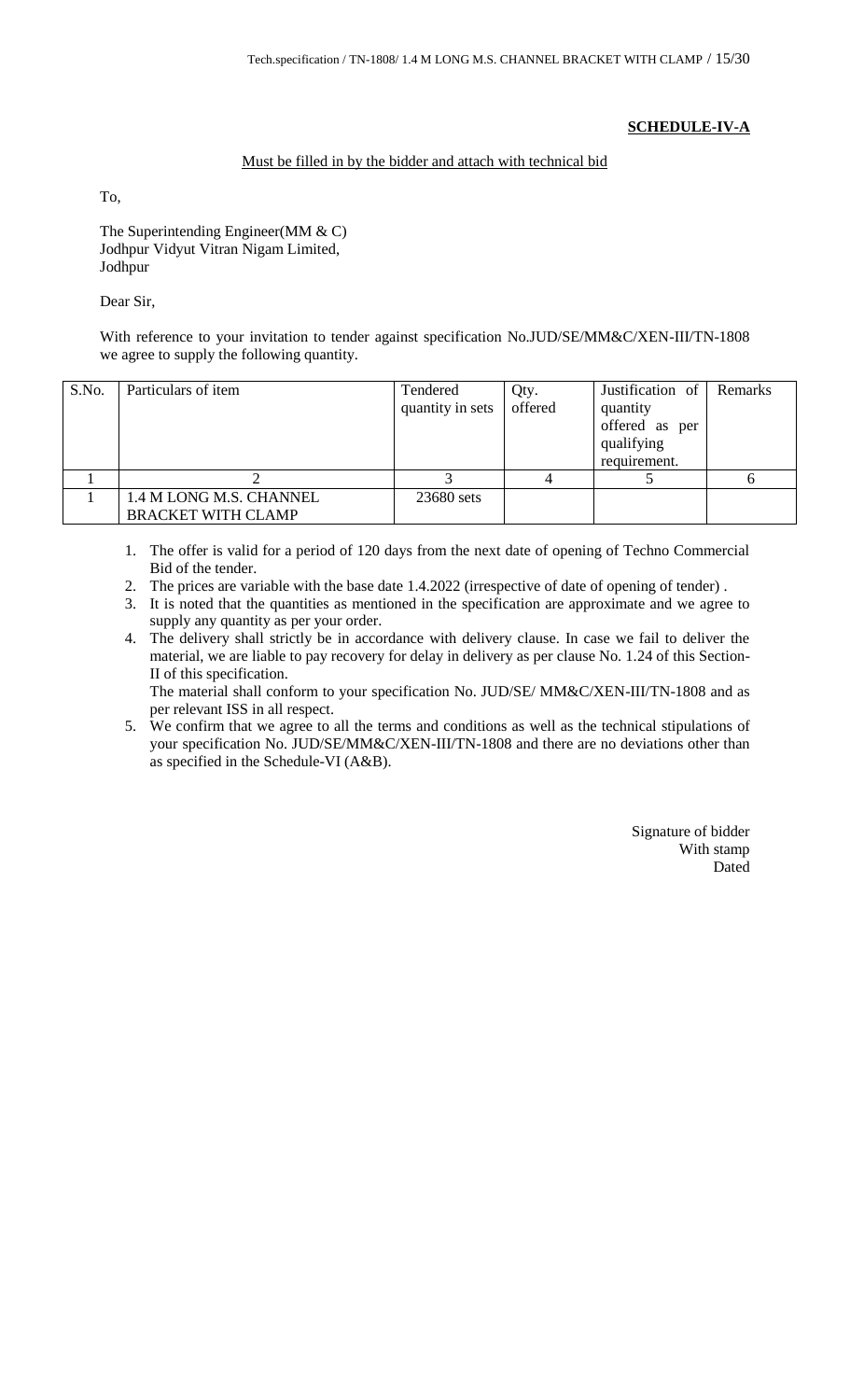## **SCHEDULE-V (to be filled by the bidder)**

## **GUARANTEED & OTHER TECHNICAL PARTICULARS FOR 1.4 METRE LONG MS CHANNEL BRACKET WITH CLAMP UNDER TN-1808.**

## **A. GENERAL :**

| 1.<br>2.<br>3.<br>4.<br>В. | Name of firm<br>Address for correspondence<br><b>Address of Works</b><br>GST NO.<br><b>STANDARDS &amp; SPECIFICATION:</b>                                                                                                    |                                                                                                                                |
|----------------------------|------------------------------------------------------------------------------------------------------------------------------------------------------------------------------------------------------------------------------|--------------------------------------------------------------------------------------------------------------------------------|
| 1.<br>2.<br>a)             | Dimension<br>Testing<br><b>Steel</b>                                                                                                                                                                                         | As per approved drawing.<br>÷<br>As per IS:2062: (Latest amended). If not supported<br>by test certificate of prime producers. |
| C.                         | <b>TOLERANCE</b>                                                                                                                                                                                                             |                                                                                                                                |
| a)<br>b)<br>c)<br>d)<br>e) | Steel<br>Length<br>Edge dimensions<br>Hole centre<br>Weight tolerance                                                                                                                                                        | As per IS:1852 (Latest amended)<br>$+/- 3$ mm<br>$+/- 2$ mm<br>$+/- 2$ mm<br>$+2\%$ to (-) 4\%                                 |
| D)                         | <b>GUARANTEED WEIGHT OF</b><br><b>STRUCTURE</b>                                                                                                                                                                              | As per BOM                                                                                                                     |
| $\bf E)$                   | Properties of steel (for class `A')                                                                                                                                                                                          |                                                                                                                                |
|                            | (a) Chemical composition.<br>$(i)$ Carbon % (Max.)<br>0.23<br>(ii) Manganese % (Max.)<br>1.50<br>(iii) Sulpher % (Max.)<br>$(iv)$ Phosphorus % (Max.) 0.05<br>$(v)$ Silicon % (Max.)<br>0.40<br>$(vi)$ C.E. % (Max.)<br>0.42 | 0.05                                                                                                                           |
|                            | (b) Mechanical Properties:<br>UTS (Mpa) Min.<br>410<br>Y.S.(Mpa) Min.<br>$El$ $(\%) Min.$                                                                                                                                    | 240<br>23                                                                                                                      |

Signature of Bidder

Name $\_$ Designation\_ Common authorized seal of Bidder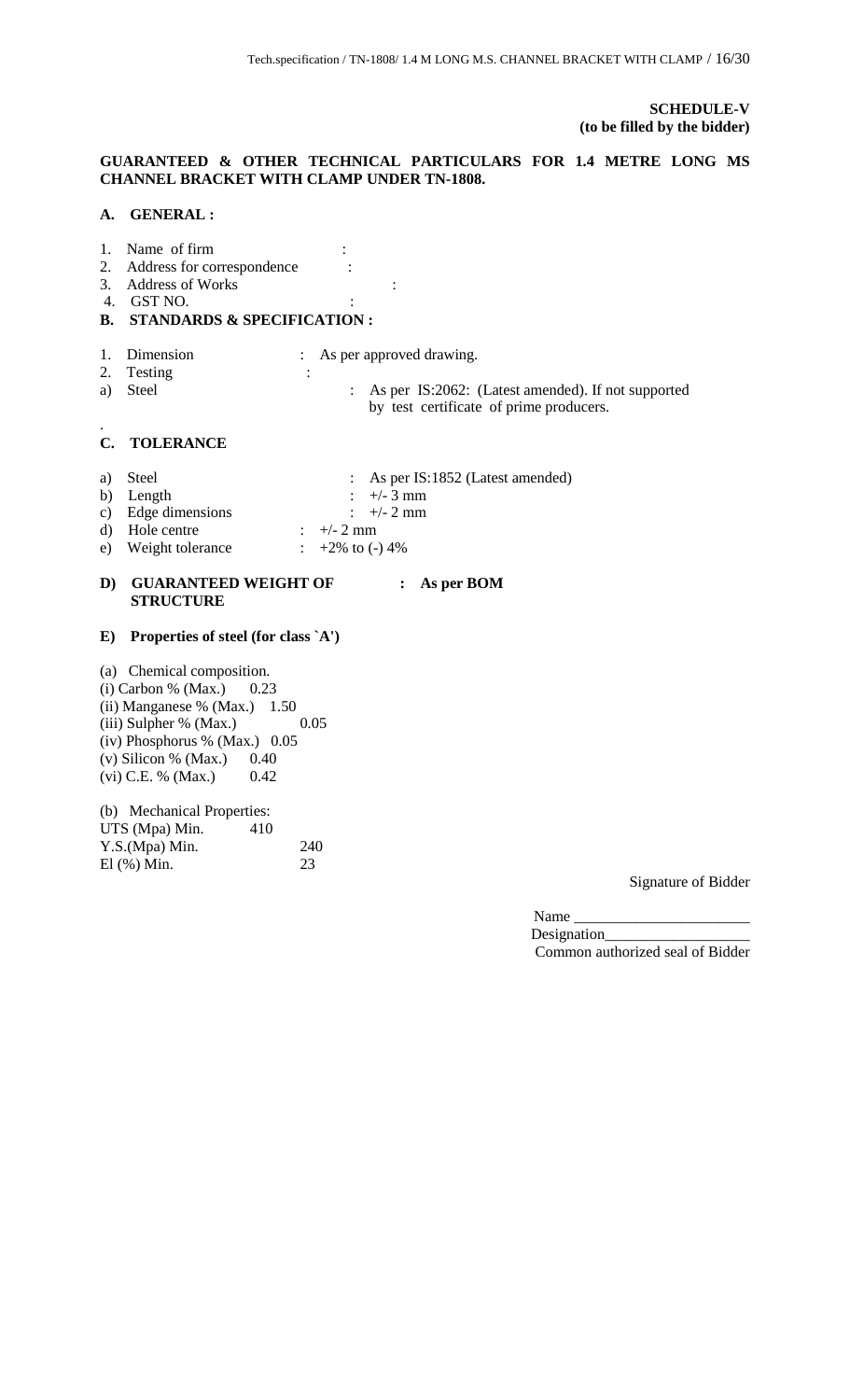**Schedule – VI (A)**

# **JODHPUR VIDYUT VITRAN NIGAM LIMITED A Govt. of Rajasthan Undertaking DEPARTURE/DEVIATION FROM TECHNICAL SPECIFICATI ON**

The bidder shall state under this schedule the departure from the Purchaser's specification in respect of technical is as under:-

S.No. Main Deviations from Technical Specification.

Certified that we agree to all the technical specification of the NIT except for the deviation to the extent indicated above.

> **(Signature)** Name & Designation with seal of the bidder.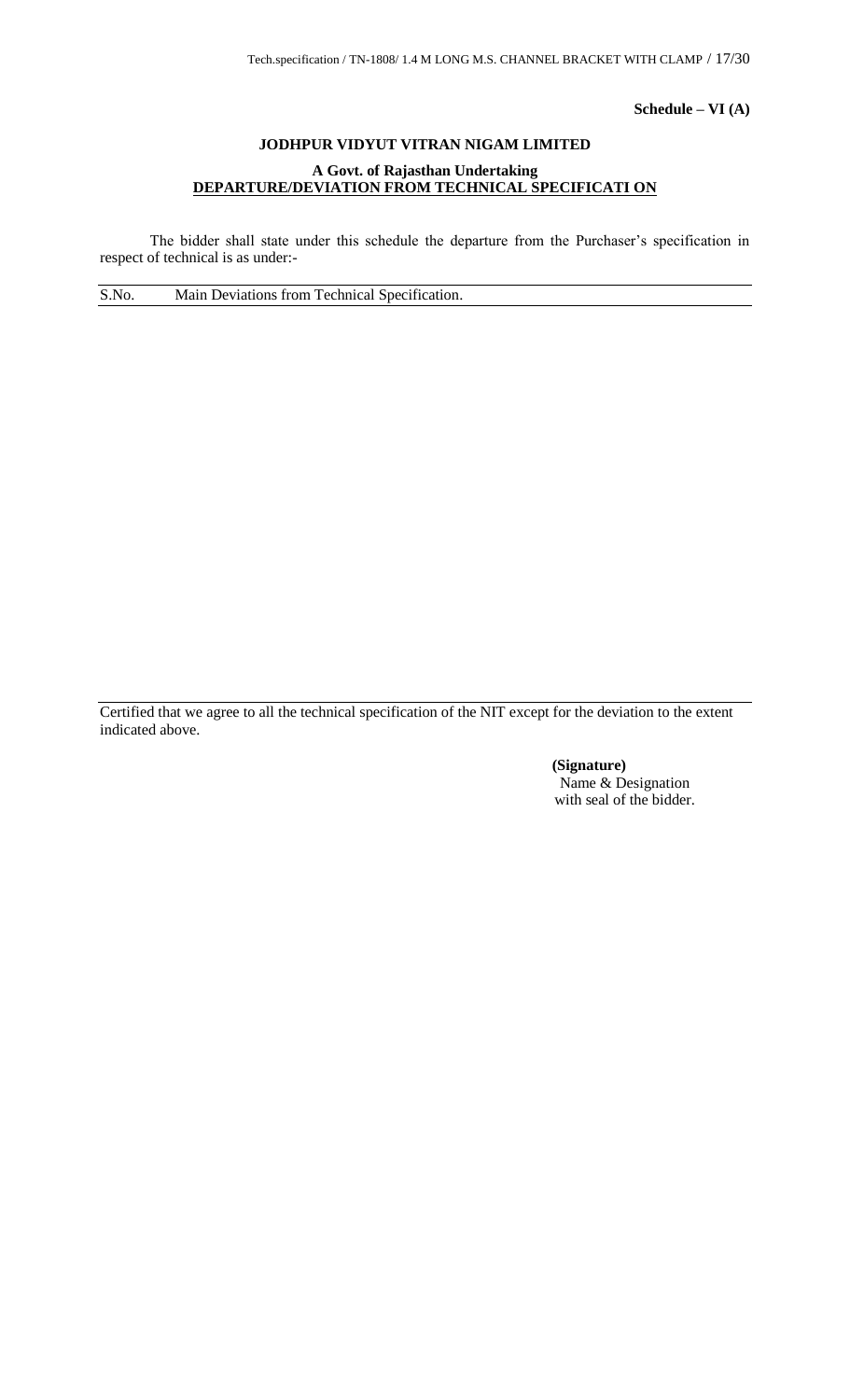**Schedule – VI (B)**

## **JODHPUR VIDYUT VITRAN NIGAM LIMITED**

## **A Govt. of Rajasthan Undertaking DEPARTURE FROM COMMERCIAL TERMS & CONDITIONS OF THE SPECIFICATION**

The bidder shall state under this schedule the departure from the Purchaser's specification in respect of Commercial terms & conditions:-

S.No. Main Deviations from Specification.

Certified that we agree to all the commercial terms & conditions as laid down in General Conditions of Contract to the specification except for the deviation to the extent indicated above.

> **(Signature)** Name & Designation with seal of the bidder.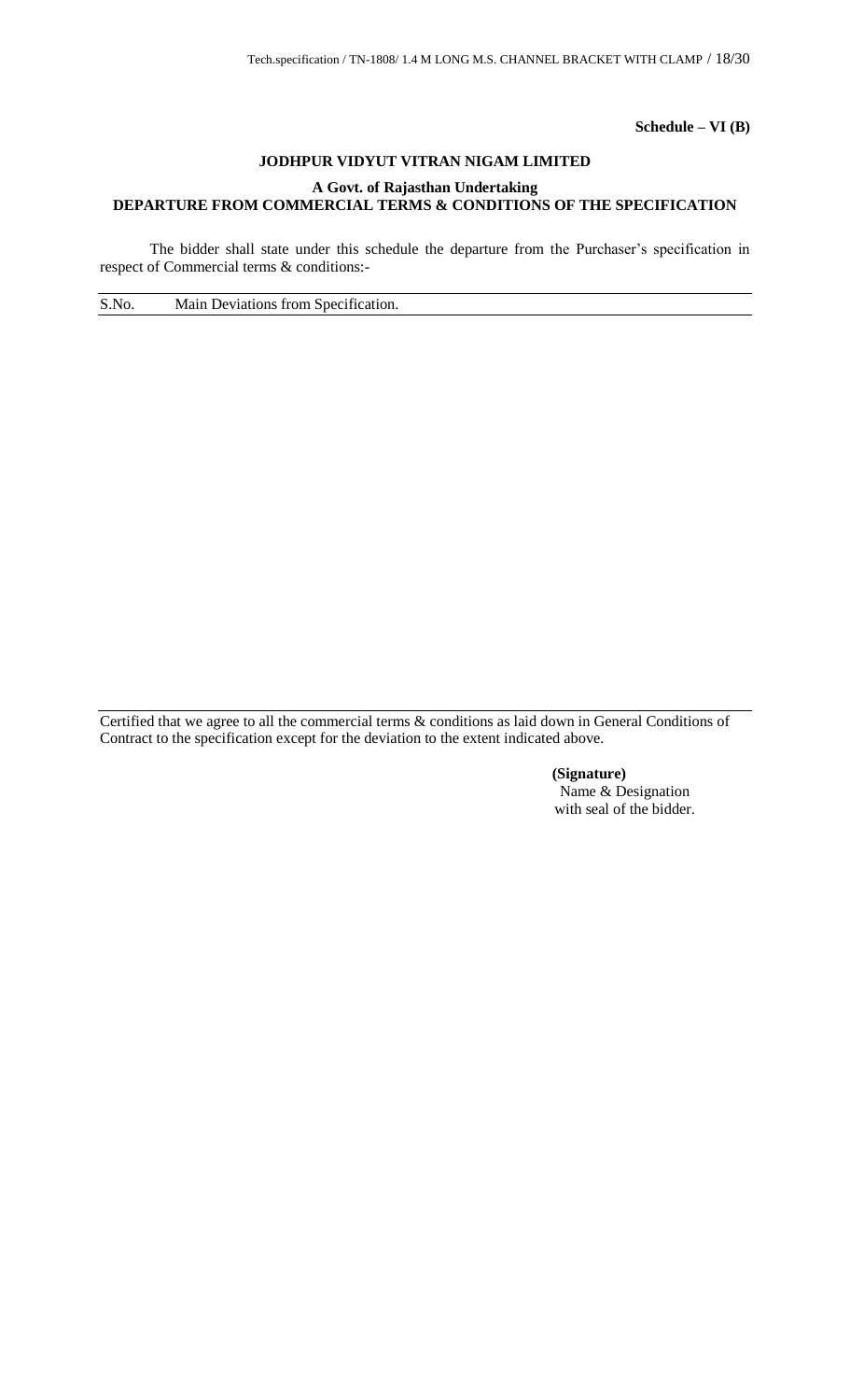## **Schedule – VII**

#### **JODHPUR VIDYUT VITRAN NIGAM LIMITED**

### **A Govt. of Rajasthan Undertaking LIST OF PAST SUPPLIES**

The bidder shall state under this schedule whether material and equipments, similar to those offered in the tender have been previously supplied by him. A list shall be given of such orders executed by him together with information regarding the names of purchasing organizations, quantities supplied and when the supplies were effected. This list should be in form given below:-

| S.No. Detailed particulars | Oty in | Order No. | Name & details          | Date of    |
|----------------------------|--------|-----------|-------------------------|------------|
| of items supplied          | МT     | & Date    | of purchasing authority | Completion |
|                            |        |           |                         |            |

| If executed partially<br>mentioned<br>$(Qty.$ in M.T.) | whether still<br>to be executed | Delivery<br>stipulated in<br>order | Remarks | to be |
|--------------------------------------------------------|---------------------------------|------------------------------------|---------|-------|
|                                                        |                                 |                                    |         |       |

**Note:** Separate schedules are to be furnished by the bidder for past supply to the JdVVNL, Jodhpur other State Electricity Boards and other Departments /Organisations.

#### **(Signature)**

Name & Designation with seal of the bidder.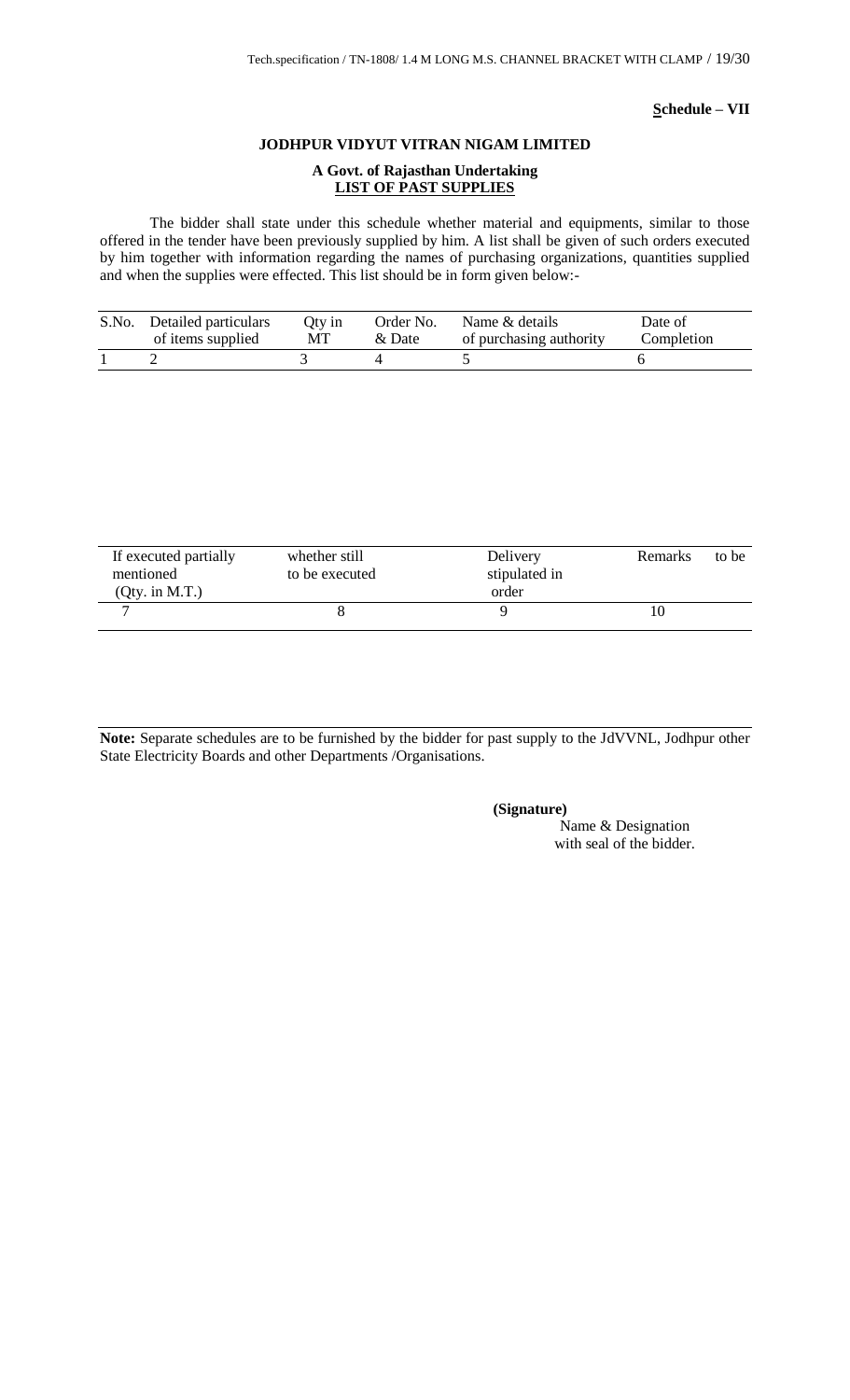#### **ScheduleVII-A**

## **TO WHOMSOEVER IT MAY CONCERN**

This is to certify that  $M/s$  (Complete address) have manufactured/ fabricated, tested and supplied similar item/higher rating of tendered material /equipments in last three financial years from the date of opening of Techno-Commercial bid to the Utilities/ Discoms/ Government Department/SEBs, as detailed out below:-

| S.No. | Financial<br>in<br>year       | Detailed<br>of                           | Name and<br>particulars       | Order<br>No. $\&$                            | Unit<br>in  | Ordered                           |                | Actual<br>up to                   | supplied       | Remarks |
|-------|-------------------------------|------------------------------------------|-------------------------------|----------------------------------------------|-------------|-----------------------------------|----------------|-----------------------------------|----------------|---------|
|       | which<br>material<br>supplied | Particulars<br>of item $(s)$<br>supplied | οf<br>purchasing<br>authority | date<br>against<br>which<br>item<br>supplied | set /<br>MT | Quantity*<br>$\&$<br>(sets<br>MT) | Value<br>(Rs.) | Quantity*<br>$\&$<br>(sets<br>MT) | Value<br>(Rs.) |         |
|       | $\overline{2}$                | 3                                        | 4                             | 5                                            | 6           | 7                                 | 8              | 9                                 | 10             | 11      |
|       |                               |                                          |                               |                                              |             |                                   |                |                                   |                |         |
|       |                               |                                          |                               |                                              |             |                                   |                |                                   |                |         |
|       |                               |                                          |                               |                                              |             |                                   |                |                                   |                |         |
|       |                               |                                          |                               |                                              |             |                                   |                |                                   |                |         |

**\*The quantity should be mentioned in sets as well as in MT.**

Signature Signature of Signature of Signature of Signature of Signature of Signature of Signature of Signature of Signature of Signature of Signature of Signature of Signature of Signature of Signature of Signature of Sign

**Name & designation** C.A. of firm with seal **With seal of the Bidder Name:** Date……………… **Place……………. Membership No.:**

**UDIN No.:**

The above particulars are true and correct based on explanations, records and books of accounts produced before us. Further the above certificate issued on the request of the Company.

## **C.A. firm**

**(………………………………..)**

Note: The C.A. Certificate must be furnished either in original or copy duly attested by Notary. The bidder shall also sign and affix seal on the C.A.Certificate. The certificate should have membership number with the name & address of the chartered accountant. C.A. Certificate should clearly indicate the Rating, quantity supplied, period of supply in the format prescribed, any deviation to format or information diverted format, will not be considered and rejected.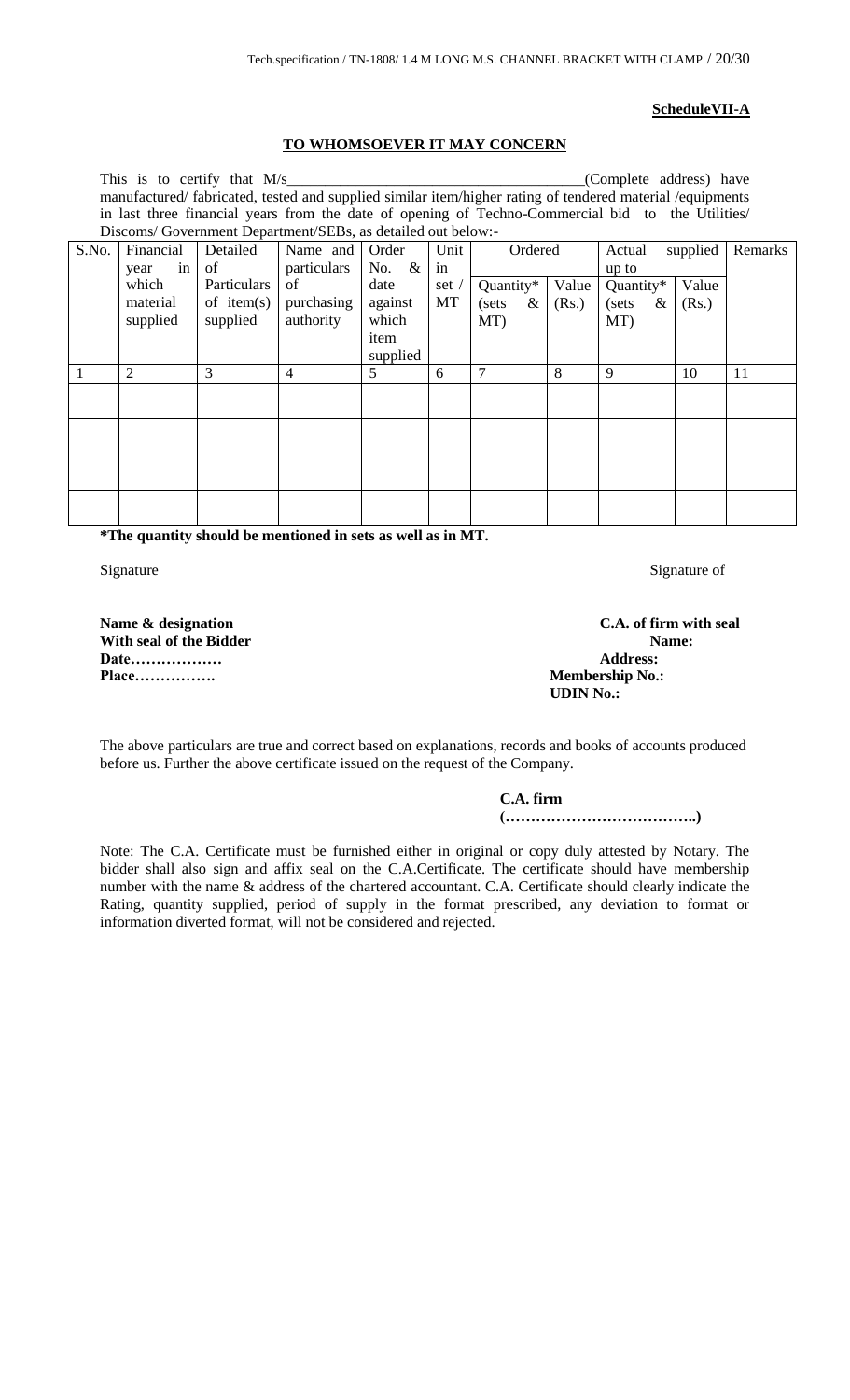## **SCHEDULE-VIII**

## **JODHPUR VIDYUT VITRAN NIGAM LIMITED DELIVERY SCHEDULE PART-A**

The delivery schedule of the material by the Purchaser is as mentioned here under:-

| S.No. | Particular of material                 | Delivery                                  |  |
|-------|----------------------------------------|-------------------------------------------|--|
|       |                                        | The bidder is required to quote monthly   |  |
| (1)   | <b>1.4 M LONG M.S. CHANNEL BRACKET</b> | delivery. Commencement period shall be    |  |
|       | <b>WITH CLAMP</b>                      | 30 days from the date of receipt of       |  |
|       |                                        | purchase order and entire supply shall be |  |
|       |                                        | completed in Eight months at equal        |  |
|       |                                        | monthly rate thereafter.                  |  |
|       |                                        |                                           |  |
|       |                                        |                                           |  |

Note :- In case ordered quantity is different than quoted quantity, then bimonthly delivery shall be adjusted proportionately. Tenders in which bimonthly delivery schedule is not indicated shall be ignored. PART-B

In case bidder deviates from the delivery schedule mentioned by the purchaser in Part-A then the delivery schedule of the material by the bidder shall be indicated/mentioned as under:-

| S.No.    | Particular of material                               | Commencement | Rate<br>of | supply | Period for completion of    |
|----------|------------------------------------------------------|--------------|------------|--------|-----------------------------|
|          |                                                      | period       | bimonthly  |        | delivery of entire material |
| $\rm(D)$ | 1.4 M LONG M.S. CHANNEL<br><b>BRACKET WITH CLAMP</b> |              |            |        |                             |

Note:- (i) During the commencement period, the approval of drawing, B.O.M. and model assembly shall be got completed.

(i) During the commencement period the contractual formalities shall be got completed.

**Signature Name & Designation** With seal of the bidder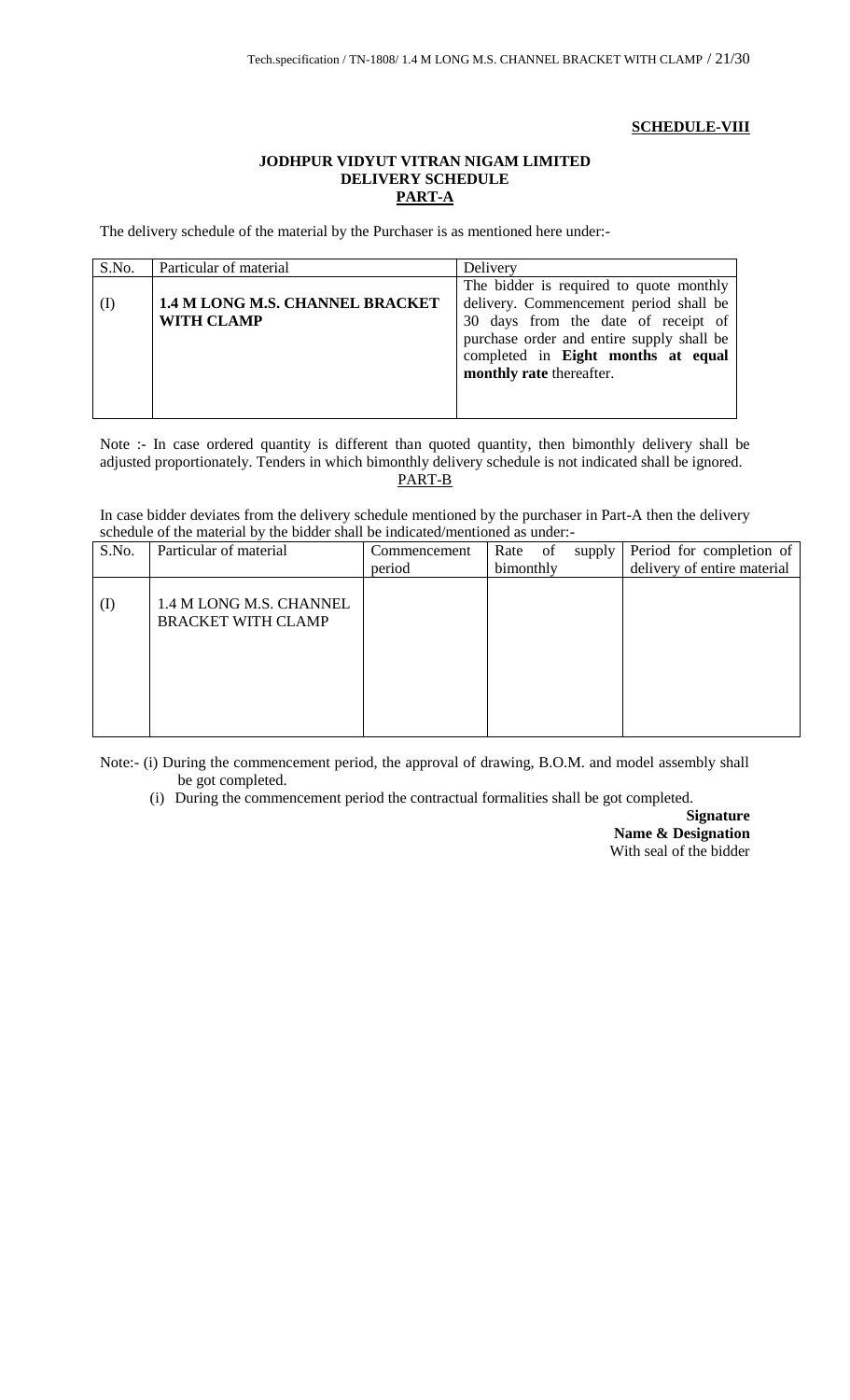**Schedule – IX**

## **JODHPUR VIDYUT VITRAN NIGAM LIMITED**

#### **A Govt. of Rajasthan Undertaking**

List of Equipments and Technical Hands Available with the Firm

(To be filled in by the bidders & enclosed with the bid)

Manufacturers and / or their authorized agents who are quoting against this bid are requested to furnish the following information along-with the bid. The Purchaser will have the discretion to ignore the bid without the under noted particulars and/or ignore the bid particulars.

- 1. Name and Address of Manufacturer. :
- 2. Official E-mail Id:
- 3. GST No.:
- 4. Whether firm is proprietorship / partnership / Limited (please give details and also enclose copy of memorandum of constitution of firm along with name of directors / partners / proprietor & their address.
- 5. Place where works exist.:
- 6. Details of machinery particularly with B.H.P. of each item installed.:
- 7. Details of staff employed in the works.:
- 8. Date when started the manufacturing of item under reference.:
- 9. List of items manufactured.:
- 10. Literature and drawings of items manufactured showing their description, size, design and other important technical particulars.:
- 11. Details of order so far, executed along with the names of organization to whom supplied. :
- 12. Manufacturing capacity. :
- 13. Is the workshop open for inspection by the representative of the board, if required? :
- 14. Statement of financial resources and Banking Reference along with Balance-Sheet for previous two years.:
- 15. Testing facilities available for the manufactured articles in the testing laboratory of works:
- 16. Whether the Firm is a small/medium/large scale industry. :
- 17. Registration No. with :
	- i. Small Scale, National/State.
	- ii. DGTD
	- iii. State Industries Department.

#### **(Signature)**

Name & Designation with seal of the bidder.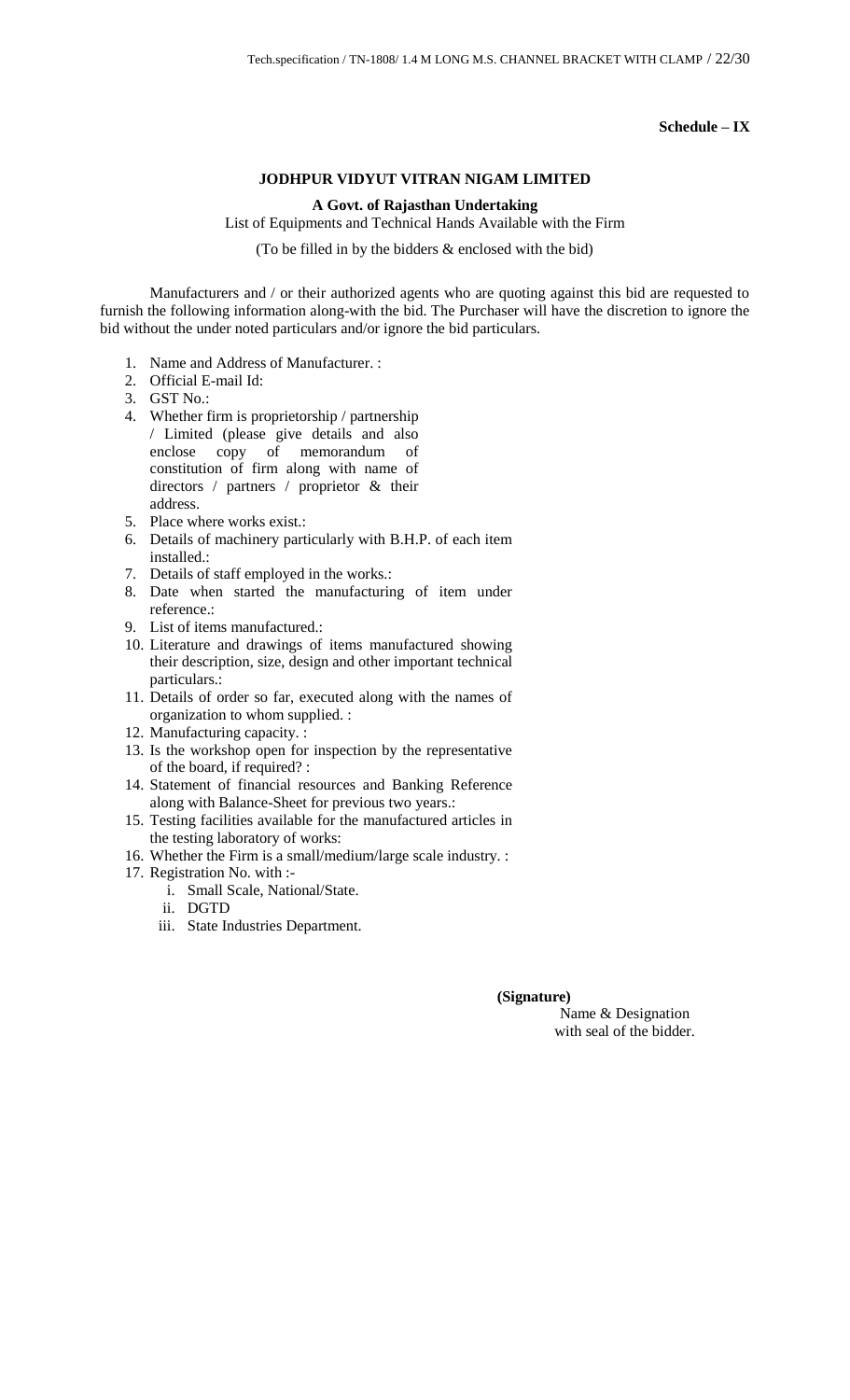#### **Schedule – X**

## **Format of Affidavit** (**ON NON-JUDICIAL STAMP OF Rs. 100/-)**

|                                     | acknowledgement of Entrepreneurial Memorandum Part II by the District Industries                                                                                                                                                                                                                       |                              | dated                                                                                                                                                                                                       |
|-------------------------------------|--------------------------------------------------------------------------------------------------------------------------------------------------------------------------------------------------------------------------------------------------------------------------------------------------------|------------------------------|-------------------------------------------------------------------------------------------------------------------------------------------------------------------------------------------------------------|
| Name of Items                       |                                                                                                                                                                                                                                                                                                        | Production Capacity (Yearly) |                                                                                                                                                                                                             |
| (i)<br>(ii)<br>(iii)<br>(iv)<br>(v) |                                                                                                                                                                                                                                                                                                        |                              |                                                                                                                                                                                                             |
| the above items.                    | (b) My/Our above noted acknowledgement of Entrepreneurial Memorandum Part-II has not been<br>(c) My/Our enterprise is having all the requisite plant and machinery and is fully equipped to<br>manufacture the above noted items.<br>issued on the date of District Industries Center, ______________. |                              | cancelled or withdrawn by the Industries Department and that the enterprise is regularly manufacturing<br>d) The Present status of the firm is as per acknowledgement of Entrepreneurial Memorandum Part-II |
|                                     |                                                                                                                                                                                                                                                                                                        |                              | Signature of<br>Proprietor/Director Authorized Signatory<br>With Rubber Stamp and date                                                                                                                      |

## **VERIFICATION**

| 5/0                                                                                                    |            | Aged     |                                                               | Years residing at |     |
|--------------------------------------------------------------------------------------------------------|------------|----------|---------------------------------------------------------------|-------------------|-----|
|                                                                                                        | Proprietor | Partner/ | Director                                                      |                   | M/s |
|                                                                                                        |            |          | verify and confirm that the contents at $(a)$ , $(b)$ , $(C)$ |                   |     |
| and (d) above are true and correct to the best of my knowledge and nothing has been concealed therein. |            |          |                                                               |                   |     |

and (d) above are true and correct to the best of my knowledge and nothing has been concealed therein. So, help me God.

**DEPONENT**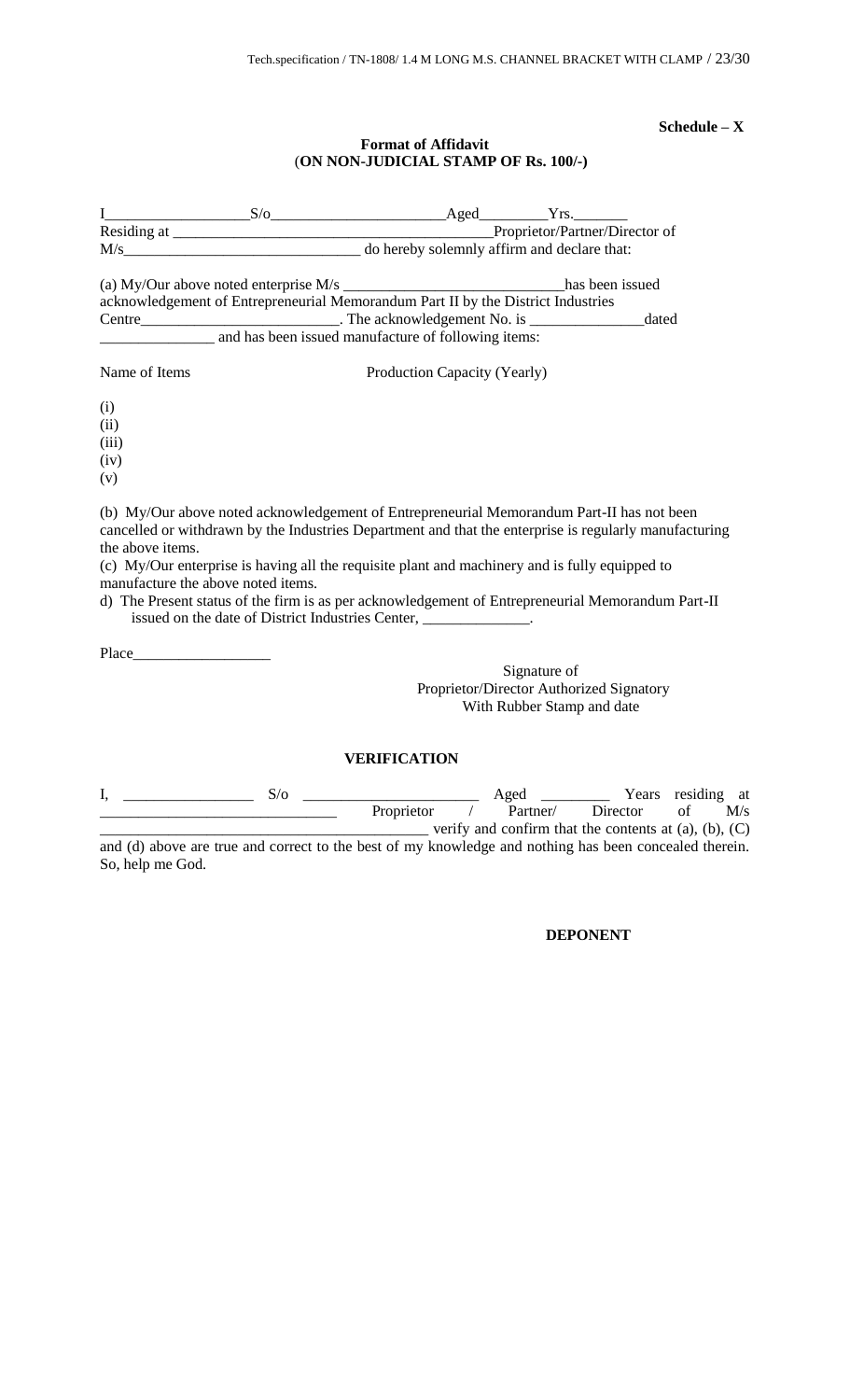#### GENERAL **AMENDMENT IN ITB AND GCC**

**The various clauses wherever appearing in the Instructions to Bidders (ITB), General Conditions of Contract (GCC), Technical Specifications, Qualification Requirements, various Schedules etc., are hereby amended to the extent as under:-**

**1. Wherever EMD and Security Bank Guarantee (SBG), are appearing in the ITB, GCC & other Bidding Documents, same is hereby replaced by BID SECURITY as under:-**

#### **BID SECURITY**

Bid security shall be 2% **of the estimated value of subject matter of procurement put to bid.** In case of Small Scale Industries of Rajasthan it shall be 0.5% of the **quantity offered** for supply and in case of sick industries, other than Small Scale Industries, whose cases are pending with Board of Industrial and Financial Reconstruction, it shall be 1% of the value of bid. Every bidder, if not exempted, participating in the procurement process shall be required to furnish the bid security as specified in the notice inviting bids.

**In case SSI unit of Rajasthan quotes the less than the tendered quantity, then they are required to furnish Bid Security @ 0.5% of the value of the quantity offered by them, failing which bid shall be considered non-responsive.** 

The Bid Security amount (as applicable) to be paid by Demand Draft/Banker's Cheque in favour of SR. AO (CASH & CPC), JDVVNL, Jodhpur (payable at Jodhpur) 342003 **upto 4.00 p.m. upto one WORKING day prior to schedule date of opening** of respective bid or Bank Guarantee, in specified format, of a scheduled bank in favour of Superintending Engineer (MM&C), JDVVNL, Jodhpur, be deposited **upto 4.00 p.m. upto one WORKING day prior to schedule date of opening** of respective bid and obtain a receipt/acknowledgement thereof. No other mode of deposit shall be accepted. At the time of depositing the Bid Security amount or Bank Guarantee, the bidder shall also furnish self attested and duly attested by Notary, the documentary evidence of SSI unit of Rajasthan or of sick unit (as applicable) along with affidavit as per schedule X on Non-Judicial Stamp of Rs. 100/-.

The Bank Guarantee against Bid Security be issued by Nationalized / Scheduled Bank. The same may be accepted after confirmation byissuing Bank. If any Bid Security Bank Guarantee not is proper format / not confirmed by the issuing Bank the same would not be accepted and the bidder would be immediately shorted out from bid process.

The Micro, Small & Medium Scale Industries of Rajasthan and sick industries, other than Small Scale Industries, whose cases are pending before the Board of Industrial and Financial Reconstruction (BIFR) shall furnish self-attested documentary evidence duly attested by Notary to claim the above.

**2) Wherever Performance Bank Guarantee (PBG) and Composite Bank Guarantee (CBG) are appearing in the ITB, GCC & other Bidding Documents, same are hereby replaced by PERFORMANCE SECURITY as under:-**

#### **PERFORMANCE SECURITY**

The Performance security wherever appearing in the tender document may be read as under-:

(a) 2.5 %, or as may be specified in the bidding documents, of the amount of supply order in case of procurement of goods and services and 3% of the amount of work order, in case of procurement of works;

(b) 0.5% of the amount of quantity ordered for supply of goods, in case of Small Scale Industries or MSME units of Rajasthan; and

(c) 1% of the amount of supply order, in case of sick industries, other than Small Scale Industries, whose cases are pending before the Board of Industrial and Financial Reconstruction (BIFR); and In case of successful bidder, the amount of bid security may be adjusted in arriving at the amount of the performance security, or refunded if the successful bidder furnishes the full amount of performance security.

**3) VENDOR REGISTRATION** The relaxation/exemption given to the registered vendors of the Nigam in respect of EMD/SBG, wherever appearing in the ITB, GCC & other Bidding documents, are hereby WITHDRAWN.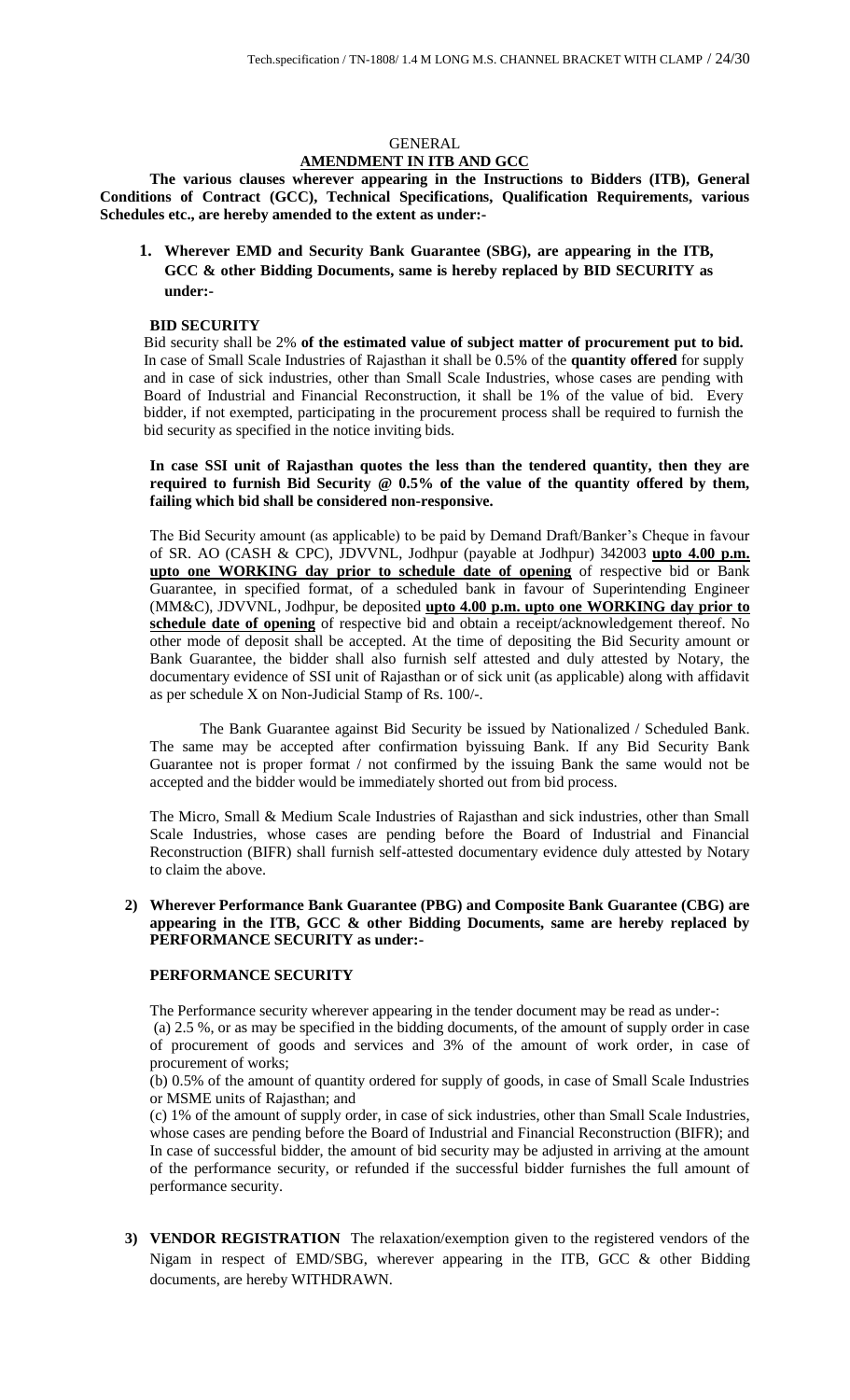**4) The indirect taxes i.e. Excise Duty, Service Tax, VAT/CST, Entry Tax etc. mentioned in G.C.C., may now be read as G.S.T.** 

## **5) The following amendment is hereby made in GCC Clause No. 1.43 (Due Date of Payment):**

Payment shall be due and payable by the purchaser in accordance with the provision of the contract within a reasonable period from the date of receipt of each invoice by the contractor / supplier duly supported by a certificate of the Engineer. The purchaser will take all possible effort to make payment to the contractor / supplier generally on **45th day** after receipt of duly verified challans / receipts / bill in the office of paying authority {Sr. Accounts Officer (Cash & CPC) Jodhpur Discom, Jodhpur / Concerned Circle Accounts Officer} and completion of contractual formalities. But in case of delay in payment the purchaser shall not be liable to pay any interest on the outstanding amount to the contractor / supplier.

6) The GST will be charge extra at the prevailing rate on all the settlement fees as applicable and amended time to time.

## **7) APPEAL**:

i. If any Bidder or prospective bidder is aggrieved that any decision, action or omission of the procuring entity is in contravention to the provisions of this Act or the rules or guidelines issued there under, he may file 1st & 2nd appeal under section 38 of RTPP Act-2012 to the following appeal authorities **within a period of ten days from the date of such decision or action, omission, as the case may be, clearly giving the specific ground or grounds on which he feels aggrieved:** 

| Sr.No | Type of Appeal | Name & Designation of appellate authority  |
|-------|----------------|--------------------------------------------|
|       | First appeal   | Chairman, Discoms                          |
|       |                |                                            |
|       | Second appeal  | Energy Department, Government of Rajasthan |

The form of appeal shall be as per Rule 83 of RTPP Rules, 2013 and memorandum of appeal shall be filled as per form-1 as prescribed under RTPP Rules, 2013.

Fee for appeal: - Subject to rule 84 of the RTTP Rule 2013 the fee shall be as under:-

a. For First Appeal:- Rs. 2,500/- (Rupees Two Thousand Five Hundred Only)+GST.

b. For Second Appeal:- Rs. 10,000/- (Rupees Ten Thousand Only)+GST.

iii) It is further intimated that the fee shall be paid in the form of Demand Draft of Bankers Cheque of a Scheduled Bank payable in the name of Sr. Accounts Officer (Cash & CPC), JdVVNL, Jodhpur.

iv) Provided that after the declaration of a Bidder as successful the appeal may be filed only by a Bidder who has participated in procurement proceedings:

v) Provided further that in case a Procuring Entity evaluates the Technical Bids before the opening of the Financial Bids, an appeal related to the matter of Financial Bids may be filed only by a Bidder whose Technical Bid is found to be acceptable.

vi) The officer to whom an appeal is filed under para (1) shall deal with the appeal as expeditiously as possible and shall endeavour to dispose it of within thirty days from the date of the appeal.

vii) If the officer designated under para (1) fails to dispose of the appeal filed within the period specified in para (2), or if the Bidder or prospective bidder or the Procuring Entity is aggrieved by the order passed by the First Appellate Authority, the Bidder or prospective bidder or the Procuring Entity, as the case may be, may file a second appeal to Second Appellate Authority specified in the Bidding Document in this behalf within fifteen days from the expiry of the period specified in para (2) or of the date of receipt of the order passed by the First Appellate Authority, as the case may be.

- 8) The bidders should be qualified, not be insolvent, not be in receivership, not be bankrupt or being wound up, should not have affairs administered by a court or a judicial officers, should not have business activities suspended, should not be blacklisted or debarred by any utility/ government agency, should not have a conflict of interest. For this bidder is required to furnish a Declaration as per Appendix-B, on Rajasthan Non-Judicial Stamp Paper of Rs. 100/ (excluding surcharge on Stamp Paper, as per rules)."
- 9) In case the terms & conditions mentioned in PO, ITB & GCC are modified/differ from RTPP Act, then RTPP Act shall supersede.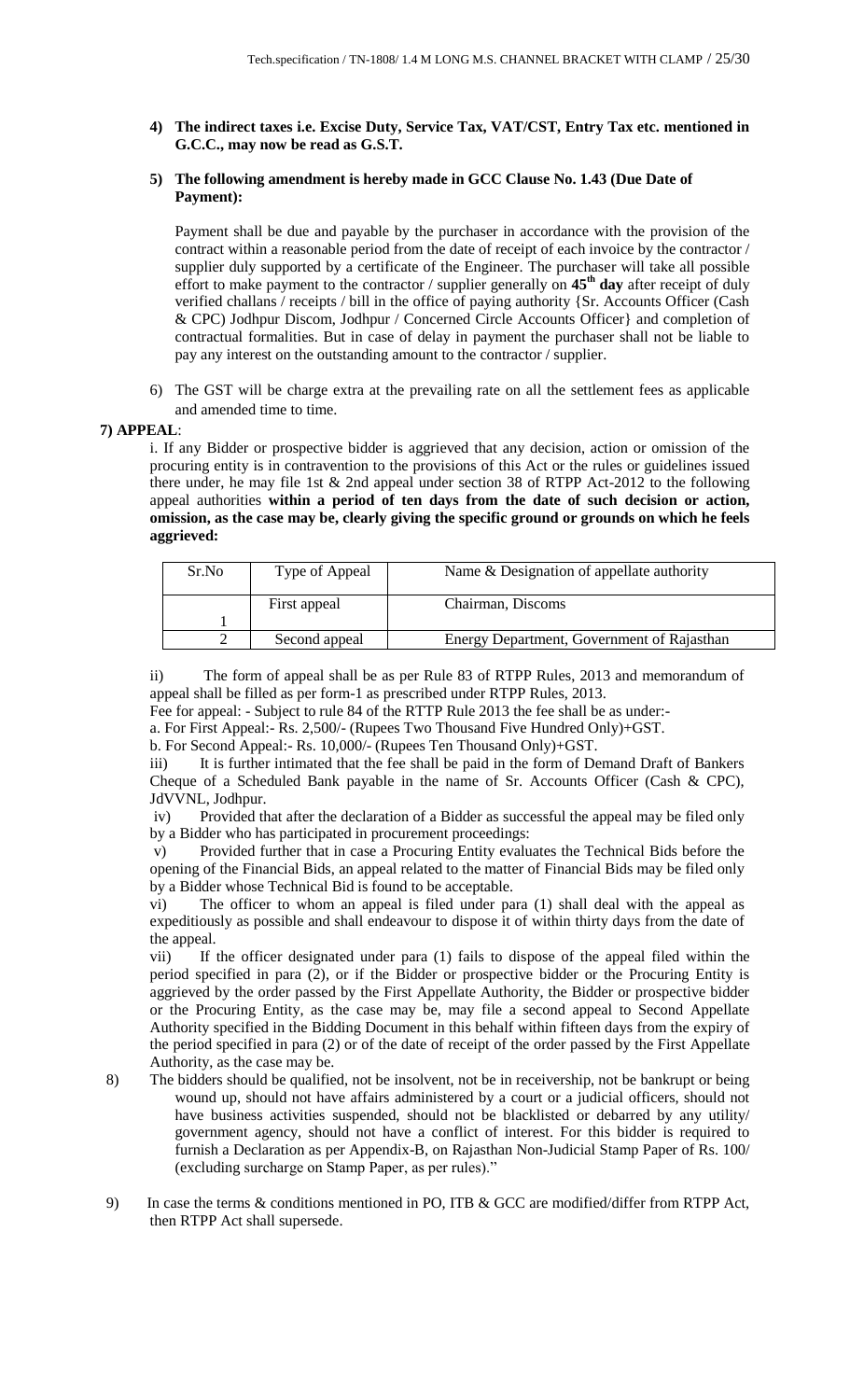## **ADDENDUM IN THE PROVISION OF INSTRUCTION TO BIDDER (ITB) IN THE CLAUSE NO. 1.12.2 FOR QUANTITY ALLOCATION AS PER AWARD CRITERIA OF PURCHASE MANUAL IN ACCORDANCE TO THE CLAUSE NO. 74 OF RTPP RULES:**

#### **1.12.2(A) for quantity allocation**

- **(i) Trial order under Para No. 22.17 (a) & (b) of purchase manual**
- (a) Any bidder located within or outside the state of Rajasthan has participated for the first time in a particular Discom & meeting minimum qualification requirement and has supplied the tendered material/or of higher rating in other utility shall be treated as an old supplier. Rajasthan's firms although supplied in past but not meeting minimum quantity supplied criterion including altogether new units which have not supplied any quantity but having adequate & required manufacturing and testing facility and technical know-how of the tendered material shall be considered as new firms and would be eligible for trial order only. In case of supply made to the licensed power utility out side India, the C.A. certificate furnished by firm shall be considered.

**Note: -** The material supplied and accepted for same/higher rating for turnkey project(s) to a licensed power utility/Govt. shall be considered for the purpose of evaluating criteria. The certificate given by C.A. shall indicate above quantity separately.

- (b) (i) The trial order for a particular item shall not generally exceed 10 % of the total quantity considered for placement of order. This ceiling may, however, be relaxed by the corporate level purchase committee up to the extent of 30 %, to take the advantage of lower price where situation of differential prices offering is arising.
- (ii) The capacity & capability assessment of a bidder located outside state of Rajasthan who otherwise qualifies but is participating for the first time shall not be carried out. Similarly, For the tendered item(s) where the valid BIS license is an essential qualification requirement and the bidder possesses the valid BIS but new to the utility. The capacity/capability assessment of such a bidder shall also not be carried out.

#### **(iii)Award criteria under Para No. 10.2 (iii) of purchase manual**

(a) In case of distribution transformers of rating 40 KVA and below, LT cables & conductors and fabricated steel items, order quantity may be distributed in the following manner: -

 **20% to L1 15% to L2 10% to L3 05% to L4**

50% to be distributed equally among other firms subject to the condition that not more than 5% of the quantity to be purchased will be allotted to any one of such firms. The balance, if any will be distributed in the same proportion as indicated above among the first four firms.

(b) In case of other items except poles, order quantity may be distributed in the following manner:

**40% to L1 20% to L2 10% to L3 06% to L4**

The balance quantity may be equally distributed among other firms subject to the condition that not more than 4% of the quantity to be purchased will be allotted to any such firm. The balance, if any, will be distributed in the same proportion as indicted above the first four firms.

(c) In case of poles, the order may be awarded on the basis of landed cost (material and transportation taken together). The allocation of quantity location/destination wise may be made among the eligible firms in equal proportion as far as possible.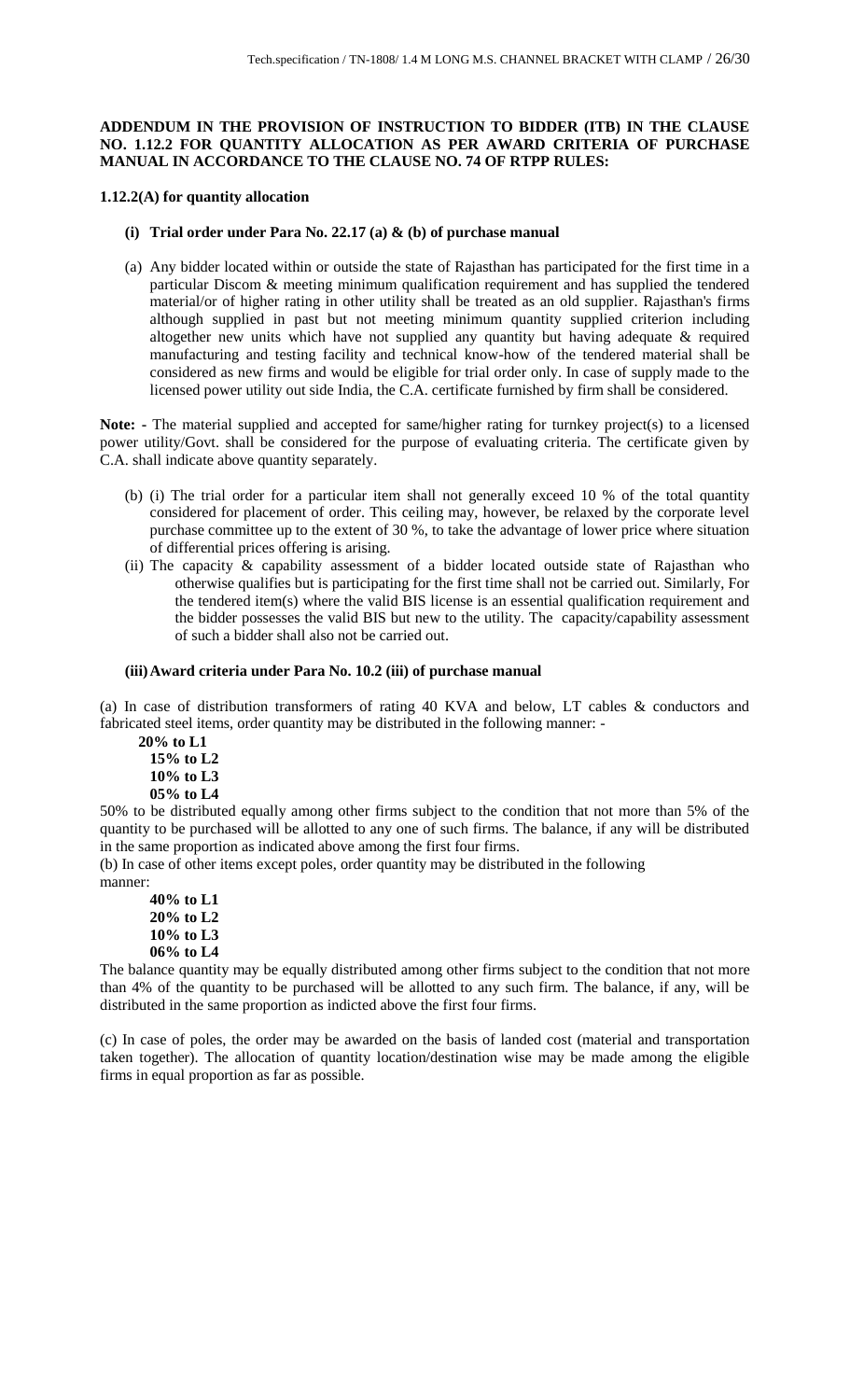## **APPENDIX-A**

Bank Guarantee No. \_\_\_\_\_\_\_. Security Amount : \_\_\_\_\_\_\_. Issued on dated : \_\_\_\_\_\_\_\_. Valid upto : \_\_\_\_\_\_\_\_\_ Claim upto / Grace period:

## **PERFORMA OF BANK GUARANTEE FOR BID SECURITY**

(Bank Guarantee in lieu of bid Security on non-judicial Stamp Paper of Rajasthan State of 0.25% of the B.G. value or Rs.25,000/-, whichever is less)

To,

The Superintending Engineer (MM&C), Jodhpur Vidyut Vitaran Nigam Limited, Jodhpur.

- 1. Whereas \_\_\_\_\_\_\_\_\_\_\_\_\_\_\_\_\_\_\_ (name of the Bidder) (hereinafter called "the Bidder") has submitted its bid dated \_\_\_\_\_ (date of submission of bid) for \_\_\_\_\_\_\_\_ (name of contract/ name of the material with Bid no. / TN No. \_\_\_\_\_\_) (hereinafter called 'the Bid'').
- 2. KNOW ALL PEOPLE by these presents that WE \_\_\_\_\_\_\_\_\_\_\_\_ (name and address of branch of Bank ) of \_\_\_\_\_\_\_\_\_ (name of country), having our registered office at \_\_\_\_\_\_\_\_\_\_\_\_\_\_\_\_\_\_\_\_\_\_ (addresses of bank) (hereinafter called 'the Bank"), are bound unto \_\_\_\_\_\_\_\_\_\_\_\_\_\_\_ (name of Purchaser) (hereinafter called "the Purchaser") in the sum of Rs. \*\_\_\_\_\_\_\_\_\_\_\_\_\_ for which payment well and truly to be made to the said Purchaser, the Bank binds itself, its successors, and assigns by these presents sealed with the Common Seal of the said Bank this \_\_\_\_\_\_\_\_\_ day of \_\_\_\_\_\_\_ 20\_
- 3. THE CONDITIONS of this obligation are :
	- i. If the bidder withdraws its Bid during the period of bid validity specified by the Bidder in the Bid Form; or
	- ii. If the bidder refuses to accept the correction of error in his Bid; or
	- iii. If the bidder, having been notified of the acceptance of its Bid by the purchaser during the period of bid validity:
	- a.Fails or refuses to execute the Contract Agreement within the time specified in purchase / work order, if required, or
	- b. Fails or refuses to furnish the performance security within the time specified in purchase / work order in accordance with the GCC, or
	- c.Fails to commence supply of goods or services or execute work as per purchase / work order within time specified.
	- iv. If the bidder breaches any provision of the Code of integrity specified in the RTPP Act and Chapter VI of the RTPP Rules.
- 4. We undertake unconditionally and irrevocably to guarantee as primary obligator and not as surety merely to pay to the purchaser a sum of Rs. \_\_\_\_\_\_\_\_\_\_\_ (in words Rs. \_\_\_\_\_\_\_\_\_\_\_\_\_\_\_\_\_\_\_\_\_\_\_\_\_\_\_\_\_\_\_\_\_\_\_\_\_\_) upon receipt of its first written demand, without the purchaser having to substantiate its demand, provided that in its demand the Purchaser will note that the amount claimed by it is due to it owing to the occurrence of one
- or all of the above three conditions specifying the occurred condition or conditions. 5. The decision of the Superintending Engineer (MM&C), Jodhpur Vidyut Vitaran Nigam Limited, Jodhpur shall be final whether breach has been committed on the right to demand
- the amount of guarantee from us which has accrued to the purchaser. 6. This guarantee shall not cease or determine, if the purchaser grants time or indulgence or
- vary the terms of the contract with the Contractor or without our consent or knowledge.
- 7. The guarantee herein contained shall not be affected by any change in the constitution of the Contractor.
- 8. We \_\_\_\_\_\_\_\_\_\_(Bank Name) further undertake not to revoke this guarantee during its currency except with the previous consent of the Superintending Engineer (MM&C), Jodhpur Vidyut Vitaran Nigam Limited, Jodhpur.
- 9. All disputes arising under the said guarantee between the Bank and the Nigam or between the Contractor and the Nigam pertaining to the guarantee, shall be subject to the jurisdiction of the Courts in Jodhpur, Rajasthan alone.
- 10. This guarantee will remain in force up to and including one hundred eighty (180) days after the date of the opening of bids, i.e. upto \_\_\_\_\_\_\_\_\_\_\_, with a further grace period of Ninety (90) days and any demand in respect thereof should reach the Bank not later than the above date.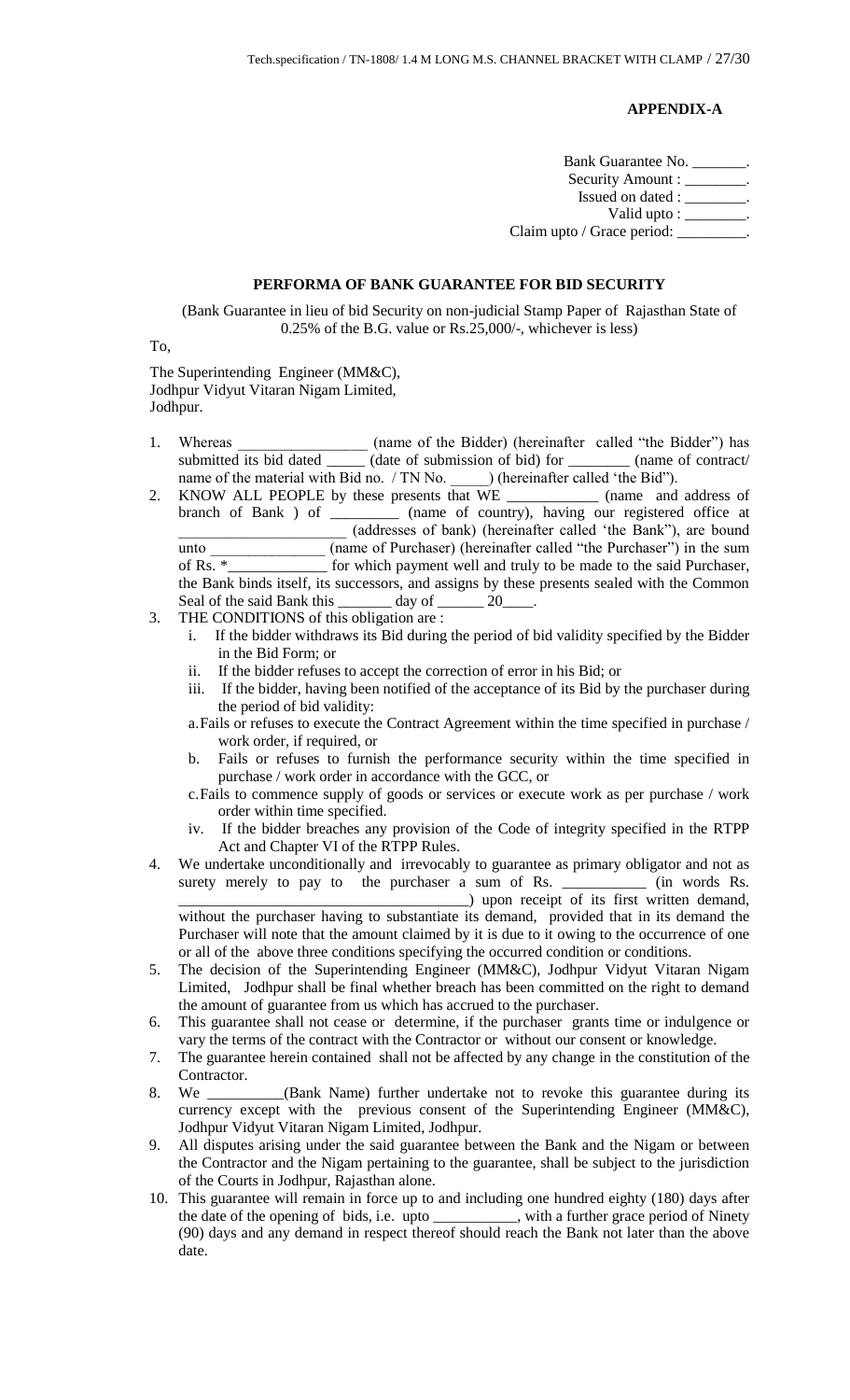Yours faithfully, Bankers (EXECUTANT) Signed by the above named Bank in presence of : (signature with full Name and Address)

Witness :

.

 $1.$  \_\_\_\_\_\_\_\_\_\_\_\_\_\_\_\_\_\_.  $2.$  \_\_\_\_\_\_\_\_\_\_\_\_\_\_\_\_\_\_\_.

Attested by Notary Public, First Class Magistrate or directly confirmed by the executing Bank.

\* The Bidder should insert the amount of the guarantee in words and figures denominated in the currency of bid.

**Note** : In case the bid is submitted by a Joint Venture, the Bid Bank guarantee shall be in the name of Lead partner or in the name of joint venture partners submitting the Bid covering all the partners of the joint venture.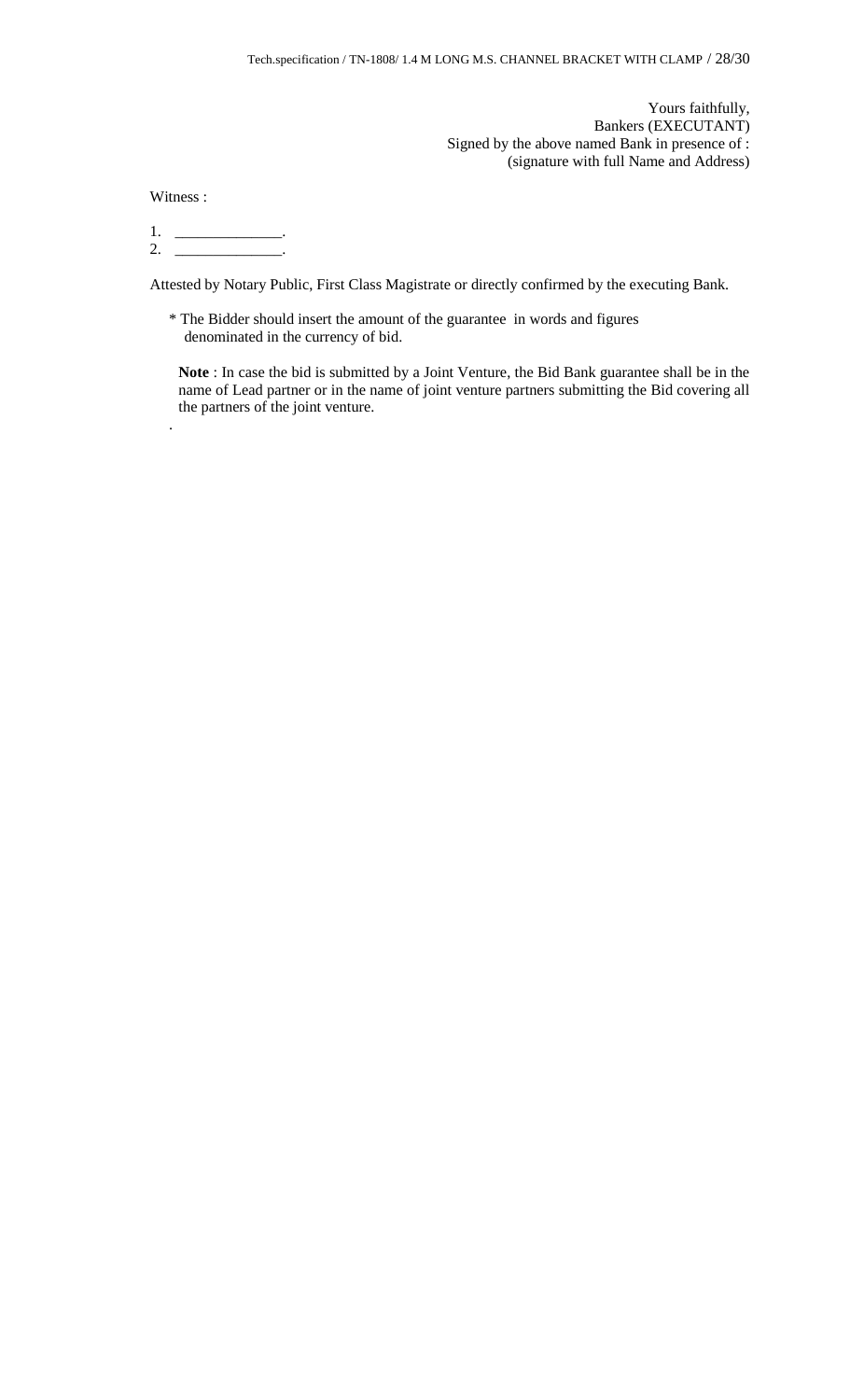## **SELF ATTESTED UNDERTAKING TO BE GIVEN ON FIRM'S LETTER HEAD**

#### **We, the undersigned declare that:**

- 1. Our firm, its affiliates of subsidiaries including any subcontractor or suppliers for any part of the contract have not debarred by the state government or the procuring entity or a regulatory authority under any applicable law.
- 2. We declare that we have complied with and shall continue to comply with the provision of the code of integrity including conflict of interest as specified for bidders in the RTPP Act 2012, RTPP Rules 2013 and the bidding document during the procurement process and execution of contract till completion of all our obligation under contract.
- 3. I/We possess the necessary professional, technical, financial and managerial resources and competence required by the bidding document issued by the procuring entity.
- 4. I/We have fulfilled my/ our obligation to pay such of the taxes payable to the Union and the State Government or any local authority as specified in the bidding document.
- 5. I/We are not insolvent, in receivership, bankrupt or being wound up, not have my/ our affairs administered by a court or a judicial officer, not have my/ our business activities suspended and not the subject of legal proceeding for any of the foregoing reasons.
- 6. I/We do not have, and our directors and officers not have, been convicted of any criminal offence related to my/ our professional conduct or the making of false statements or misrepresentations as to my/ our qualifications to enter into a procurement contract within a period of three years preceding the commencement of this procurement process, or not have been otherwise disqualified pursuant to debarment proceedings.
- 7. I/We do not have a conflict of interest as specified in the Act, Rules and the bidding document, which materially affects fair competition.

 **Firm's Name Seal & Signature**